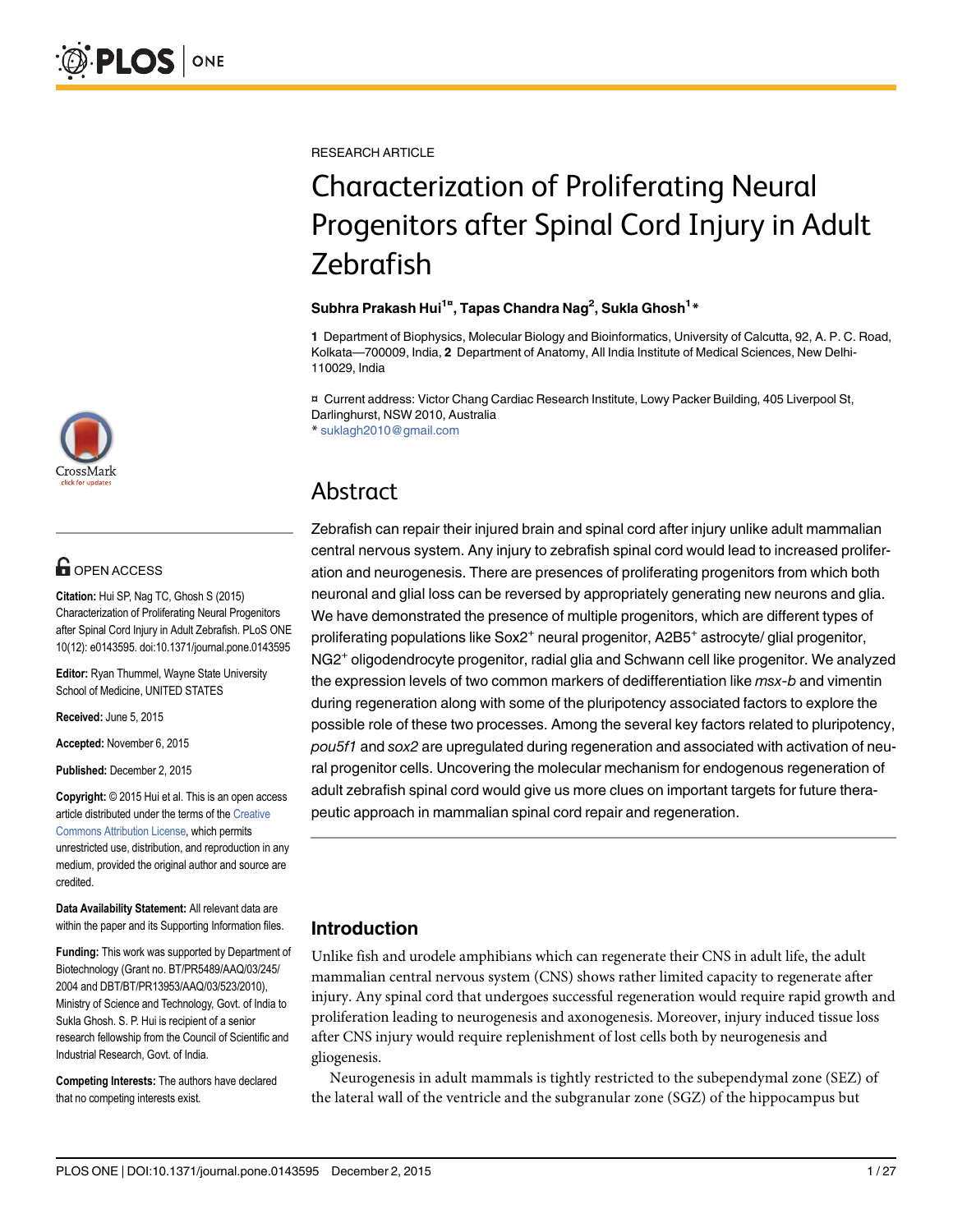appear to be more widespread in other vertebrates like reptiles [1], birds [2], and fish [3]. The evidence of neurogenesis in adult mammalian forebrain also raises the issue of presence of neural stem cells (NSCs) in CNS [4]. In teleost fish, proliferation and neurogenesis occur throughout their life, correlating with long lasting brain and spinal cord growth and a high capacity for regeneration  $[3,5-8]$ . In the adult zebrafish brain, it has already been reported that different neuronal subtypes can be generated from different parts of brain other than olfactory bulb (OB) or hippocampal granule interneurons [5,9]. Further studies involving this model might throw light into the mechanism(s) of generating different neuronal subtypes in regenerating cord similar to other parts of CNS. Earlier studies on zebrafish have also suggested that proliferation and neurogenesis occur in different areas of brain and spinal cord  $[5,6,9-14]$ . The proliferating progenitors in adult zebrafish brain and retina had been shown to have retained stem cell like properties, similar to what has been observed in mammalian CNS [10,15]. Both neurons and glias can be derived from adult neural progenitor as reported in teleost hind brain [16].

Discovery of stem cell in adult mammalian CNS led to the possibility of stimulating endogenous progenitor population. This could be targeted for therapeutic purpose to induce regeneration after any spinal cord injury (SCI). The objective of our study is to identify and characterize progenitor(s) that may contribute to different neural population in the regenerating cord. The present study demonstrates the presence of proliferating cells in the spinal cord of adult zebrafish when inflicted with crush injury and that may function as neural progenitor cells. There are multiple progenitors in a regenerating cord and these cells are localized not only around the ependyma, like radial glia but are also in white matter (WM). Different types of progenitors such as neuronal, glial- astrocytes/oligodendrocyte as well as Schwann cell progenitors have been identified by expression of several markers, i.e., HuC/D, Sox2, OCT4, A2B5 (GQ1c ganglioside), NG2 (nerve-glial antigen 2), GFAP (glial fibrillary acidic protein), BLBP (brain lipid binding protein), GLAST (glutamate astrocyte-specific transporter), MAG (myelin associated glycoprotein), CNPase (2', 3'-cyclic nucleotide 3'-phosphodiesterase) and by employing ultrastructural analysis.

The non-radial glial neuronal precursors may also contribute to the process of neurogenesis since it has been documented that neurogenic region of adult mammalian brain expresses Sox2. The Sox2 expression is present in proliferating precursors and in glial cells that are believed to represent stem cells [17]. Similarly, Sox2 expression has been demonstrated in telencephalic ventricular region of adult zebrafish brain [5] and spinal cord [18,19]. Here we confirm the presence of Sox2 positive proliferating precursors in regenerating spinal cord along with other progenitors.

There are ample evidences to suggest that regeneration of appendages in urodeles and fish involve dedifferentiation of terminally differentiated cells, namely, keratinocytes, fibroblasts, osteoblast and myotubes [20–23]. Following an extensive proliferation, blastema would redifferentiate to yield all different cell types to generate a faithful copy of the missing structure [24–26]. Recent discovery of reprogramming of mammalian somatic cell to achieve pluripotency [27,28] has rekindled our interest to understand the molecular mechanism that could promote reprogramming or maintenance of stem cell like population in complex regenerating organs. Reversal of differentiated state is the common event during organ regeneration [29] and in order to uncover the mechanism(s) associated with these two processes, we show expression of several markers associated with dedifferentiation and reprogramming during CNS regeneration in zebrafish.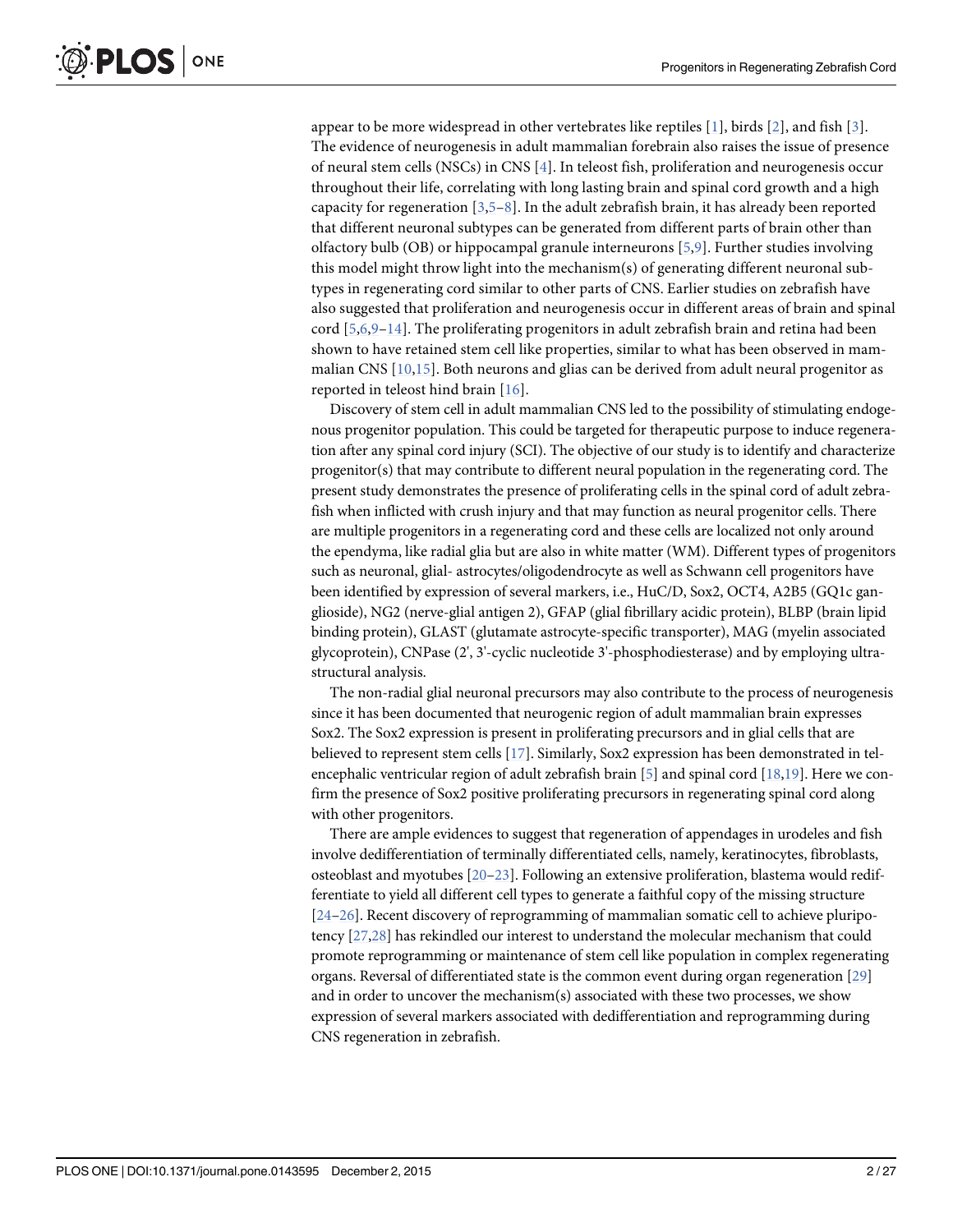#### Materials and Methods

This study was carried out in accordance with the recommendation in the guidelines provided by CPCSEA (Committee for the Purpose of Control and Supervision of Experiments on Animals, Ministry of Environments and Forests, Government of India). The protocol (Part B), which includes all the details of surgical processes inflicted and anesthesia requirement for injuring and sacrificing animals, was approved by the Institutional Animal Ethics committee, Department of Biophysics, Molecular Biology and Bioinformatics, University of Calcutta under registration with CPCSEA (CPCSEA/ORG/CH/Reg No. 925/295).

#### Fish maintenance and surgical procedures

Zebrafish stock populations were either obtained from local pet shop or bred in our animal house facility. Fishes were kept in separate groups of 15–20 in the aquatic system maintained at 28°C on a 14 hr light/ 10 hr dark cycle. Three to six month old fishes with same male and female ratio were subjected to spinal cord injury. Fishes were anaesthetized with 0.02% tricaine (MS222; Sigma), and their spinal cord was exposed at the level of dorsal fin. The spinal cords were given crush injury, as described previously  $[6]$ . The animals were then allowed to regenerate at 28°C until the end of the experiment.

#### BrdU incorporation

BrdU (50μl of 2.5mg/ml; Bromo-deoxy-Uridine, Sigma-Aldrich, USA) was injected intraperitoneally, 24 hr before the collection of tissues at different time points like 3 dpi, 7 dpi and 15 dpi. Spinal cord tissues equivalent of approximately 2 mm length was collected from both injured and uninjured animals for further processing.

#### Immunohistochemistry and transmission electron microscopy (TEM)

Immunostaining was performed as reported in an earlier communication [6] by using primary antibodies shown to specifically recognize fish, amphibian and mammalian proteins. Cross reactivity of CNPase, MAG, OCT-4 and NG2 were tested by running Western blot and results are shown in S5 Fig. Alignment of OCT-4 protein sequences for zebrafish and human revealed an identity of 70% using the NCBI Protein-Protein BLAST network service. OCT-4 antibody is directed against synthetic peptide (AA282-297 of human OCT-4, according to manufacturer's information, Millipore, AB3209). The peptide domain of OCT-4 has more than 80% similarity with *Danio* Oct-4. Also, high similarities in amino acid alignment of *Danio* siglec-4 (alternative name MAG) with mammalian representatives of siglec-4 and MAG also showed cross reactivity with other species like axolotl [30]. A2B5 is specific for ganglioside GQ1c from multiple species [31,32] and in zebrafish stains appropriate progenitor cells as mentioned in literature [33]. List of other antibodies include anti-GFAP (1:500, DAKO, USA, Cat. no. 20334) [5,13,34]; anti-BrdU (1:300, Sigma, USA, Cat. no. B-8434) [6,18]; anti-HuC/D (1:50, Molecular Probes, USA, Cat. no. A-21271) [11,18]; anti-Sox2 (1:400, Abcam, USA, Cat. no. Ab15830) [11,35,36]; anti-A2B5 (1:250, Millipore, USA, Cat. no. MAB312R) [37]; anti-NG2 (1:100, Millipore, USA, Cat. no. AB5320) [38]; anti-CNPase (1:200, Millipore, USA, Cat. no. MAB326R) [39,40]; anti-MAG (1:100, Santa Cruz Biotechnology, USA, Cat. no. SC-15324) [30]; anti-BLBP (1:400, Abcam, USA, Cat. no. Ab27171) [9,10,41]; anti-GLAST (1:400, Chemicon, USA, Cat. no. AB1782) [9, 10,41]; OCT4 (1:200, Millipore, USA, Cat. no. AB3209) [42]; Vimentin (1:300, Millipore, USA, Cat. no. MAB3400) [35,43–46]; PCNA (1:100, Santa Cruz Biotechnology, USA, Cat. no. SC-7907) [47]. Briefly, sections were rehydrated and given several wash in phosphate buffered saline (PBS) with 0.1% Tween-20 or Triton X-100 (PBST). Then sections were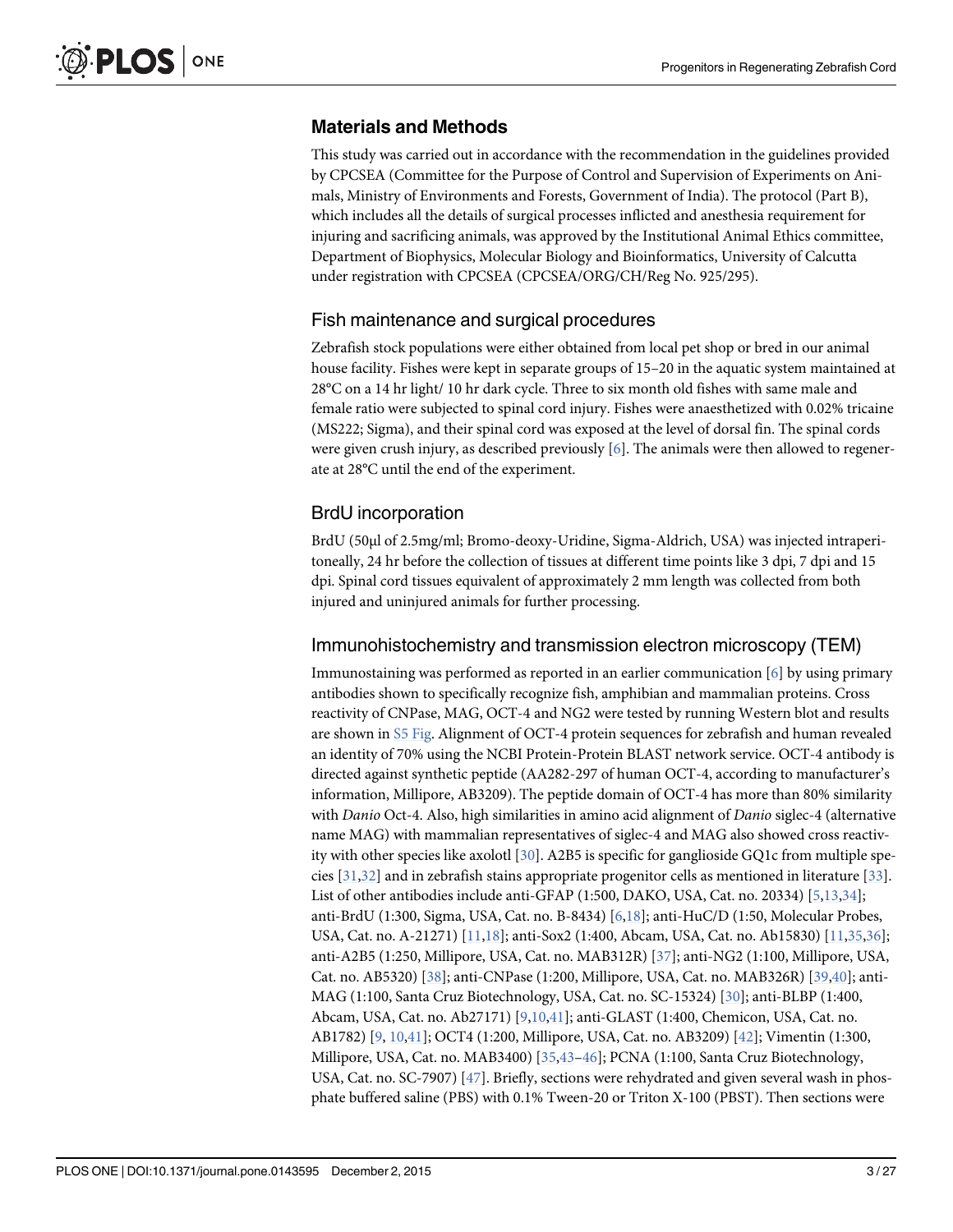incubated with blocking solution for 1hr (5% goat/rabbit/donkey serum, 1% BSA in PBS) and then with primary antibody for either 1hr at room temperature or overnight at 4°C. All the primary antibodies were diluted in PBS. To unmask some antigens in paraformaldehyde fixed tissue, antigen retrieval has been done by keeping the slides in 95°C water bath for 15 min either in sodium-citrate buffer (pH 6.0) or in Tris-buffer (pH 8.0) before incubation with the primary antibody. The following secondary antibodies were used: Rhodamine-conjugated Goat antirabbit antibody (1:200, Santa Cruz Biotechnology, USA); Rhodamine-conjugated donkey antigoat antibody (1:200, Santa Cruz Biotechnoloy, USA); TRITC-conjugated goat anti-rabbit IgG antibody (1:400, Jackson ImmunoResearch Laboratories, USA); FITC-conjugated goat antirabbit IgG antibody (1:400, Jackson ImmunoResearch Laboratories, USA); FITC-conjugated goat anti-mouse (1:200, Santa Cruz Biotechnoloy, USA); TRITC-conjugated goat anti-mouse (1:400, Jackson ImmunoResearch Laboratories, USA). Nuclei were counter-stained either with DAPI (1:1000, Sigma, USA). BrdU immunohistochemistry on uninjured and injured spinal cord was done according to [6].

For TEM analysis spinal cord tissues were also fixed, sectioned and observed for TEM as described in [6]. Application of Fiji software was used to measure the nuclear and cytoplasmic lengths for identifying progenitor cells from TEM images.

#### Microscopy and cell quantification

Immunostained tissue sections were photographed by using an Olympus fluorescent microscope (model; BX 51) with ImagePro Express software. In all colocalization study, the quantification of cell was done from all optical images obtained by using a Zeiss LSM 510 Meta (inverted) confocal microscope. Six representative sections from 1 mm uninjured or injured from each spinal cord were averaged to compute percentage of particular cells and colocalized cells for each animal. In case of injured cord three representative sections from 500 μm both rostral and caudal side of injury epicenter were averaged for quantification. Cell counting was carried out manually using a cell counter application of ImageJ software. During the quantification process, cells were considered positive if cells were found stained with specific markers and also colocalized with DAPI. The colocalized cells and proliferating cells were considered positive only when both markers showed clear overlapping and cell nucleus overlapping with BrdU respectively. For quantifying NG2<sup>+</sup> cells only bipolar single nucleated cells were considered positive as possible oligodendrocyte progenitors. Long, tubular, multi-nucleated cells were excluded in this study.

#### Immunoblotting

Zebrafish spinal cord was collected 7 and 10 days after injury along with the control, uninjured cords. Tissues were prepared in extraction buffer (37.5 mM Tris, 75 mM Nacl, 0.5% Triton X-100, protease inhibitor cocktail) and then the resulting tissue lysates were subjected to either 7.5% or 10% sodium dodecyl sulfate polyacrylamide gel electrophoresis (SDS-PAGE). After the electrophoresis, proteins were transferred onto nitrocellulose membranes and subjected to western blotting. The western blots were developed with antibody anti-CNPase (1:1000, Millipore, USA), anti- MAG (1:100, Santa Cruz Biotechnology, USA), anti- OCT4 (1:200, Millipore, USA) and anti-NG2 (1:500, Millipore, USA) followed by anti-mouse or anti-rabbit alkaline phosphatase coupled secondary antibody (1:1,000 Jackson laboratory, USA). GAPDH was used as internal loading control protein. Protein bands were visualized using NBT/BCIP as substrate. PageRuler Broad Range Protein Ladder (Thermo Scientific, USA) was used as a standard molecular weight marker.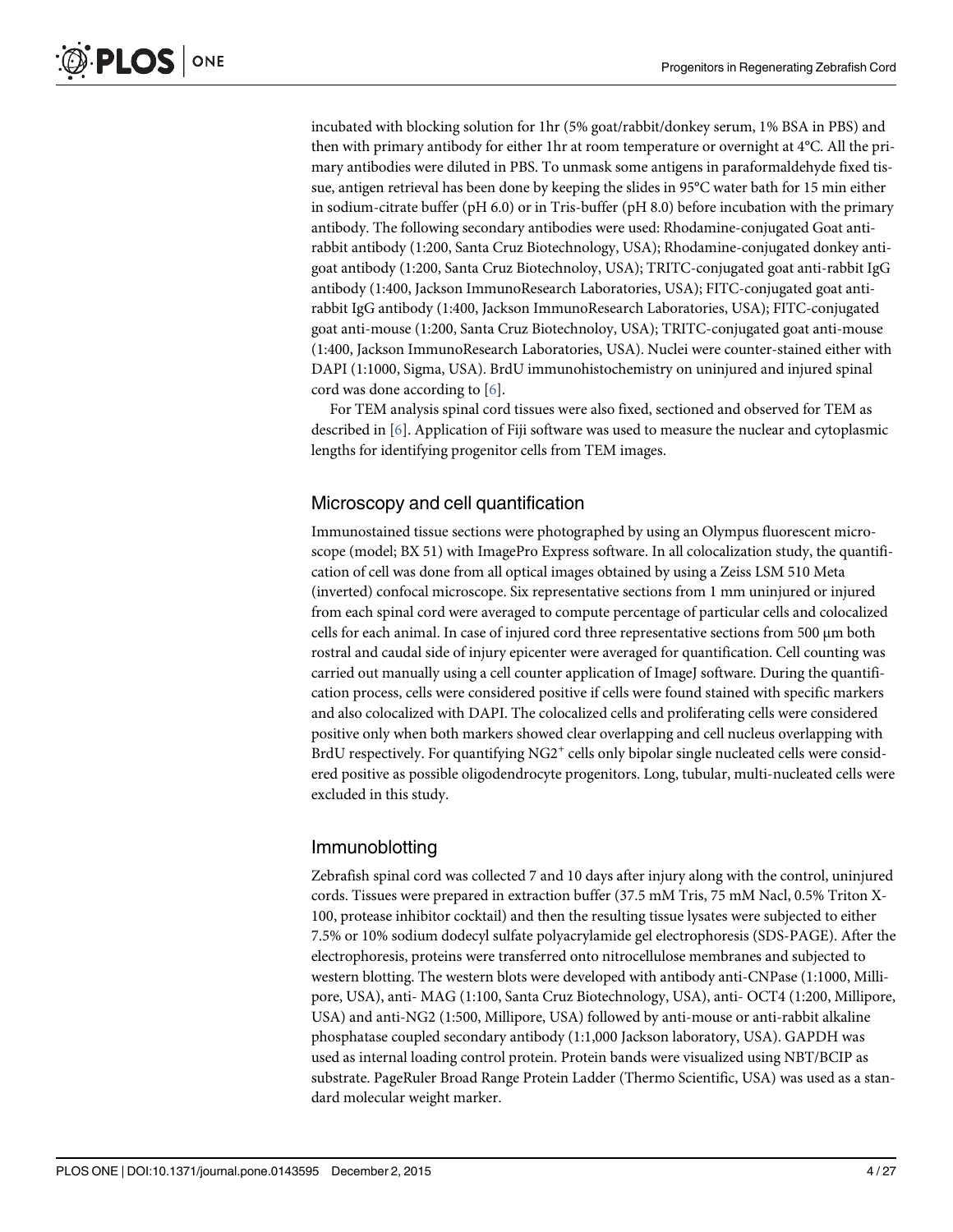## Enzyme linked immunosorbant assay (ELISA)

Analysis of Msx-1 protein by using ELISA assay was done according to [6]. Briefly, tissue extract of spinal cord tissue samples (65ug protein /well) were added to the wells of ELISA plate and incubated overnight at 4°C. Subsequently blocking buffer (1% BSA in PBS) containing primary antibody, anti-Msx1 (1:100, Santa Cruz Biotech, USA) were added and incubated for 1 hr at 37°C. After incubation with primary antibody, wells were washed thrice in washing buffer (0.5% BSA, 0.5% NE-40 in PBS) followed by incubation with secondary antibody (HRP conjugated anti-rabbit antibody (1:1000 dilutions) for 1 hr at 37°C. Several washes were given before adding the substrate TMB (tetramethyl benzidine). Color reaction was developed in dark and stopped by addition of 1M  $\rm H_2SO_4$ . The optical density was measured at 450nm by using an ELISA reader (Bio RAD, USA). Quantitative real-Time RT-PCR (qRT-PCR): RNA was prepared from 3 biological replicates. For each biological replicate, spinal cord from about 15–20 fishes were pooled in both the control and in the regenerating samples. Control fishes and fishes possessing injury in the spinal cord were anesthetized deeply for 5 minutes in 0.1% tricaine (MS222; Sigma, USA) and approximately 1mm length of spinal cord from injury epicenter were dissected out (both rostral and caudal) from 15–20 fishes in each batch and pooled for RNA extraction. The extraction of RNA and qRT-PCR was done following the method mentioned in Hui et al., 2014. The specific gene primers like zebrafish sox2 (F 5' AGAGTTT CTCACTGAAGGTACATAG 3' and R 5' TGCCTCTGTTCGTTCTCTCA 3'), pou5f1 (F 5' AACTCCGAGAACCCTCAGGA 3' and R 5' TCGTTTTCTTTTTCGCGTGTCG 3'), msx1-b/msxB (F 5' GAACAGAGCACTTGGTCAAACTC 3' and R 5' TCCTGTTCGTCTTGT GCTTGC 3', msx-c (F 5' AGTGACAAGGGACAGTCCGGCT 3' and R 5' TAAACGGGGT CCGCGGTTTTCG 3'), msx1-a/msxe (F 5' TTCTGCAGCTGCCGGTGAAG 3' and R 5' TTTT CTCAGAGGGCACGCGG 3') the internal control gene β-actin1 (F 5' GCTCACCATGGAT GATGATATCGC 3' and R 5' GGAGGAGCAATGATCTTGATCTTC 3') were amplified in separate reaction tubes. No primer -dimers were obtained for either the target genes or beta-actin as assessed by melt curve analysis. The specificity of the products was also confirmed by melt curve analysis. The PCR cycles in all cases were started with Taq activation at 94°C for 5 mins and followed by final extension of 72ºC for 7 mins.

#### In situ hybridization tissue section

For in situ hybridization, pCRIITOPO vector (Invitrogen) containing pou5fl1 and Msx-b cDNA clones were obtained from Genome Institute of Singapore, zebrafish genome resources. Both sense and antisense RNA probes were generated using a digoxigenin (DIG) RNA labeling kit (Roche Diagnostics, Laval, Que´bec, Canada) following the manufacturer's instructions. Hybridization of sense and antisense probe were carried out on tissue section as mentioned by [18]. Photographs were taken under light microscope using an Olympus microscope (model; BX 51) and a Leica Microsystem microscope with build camera (DFC 290).

#### Statistical analysis

The statistical analyses were performed with Microsoft Excel (Office 2000) and all experimental data have been expressed as Mean  $\pm$  s.e.m. and numbers of spinal cord samples used are mentioned in the corresponding legends of each figure. The data obtained were compared using unpaired two-tailed Student's t-test when comparing two groups and one-way ANOVA followed by Bonferroni post-hoc test when comparing more than two groups. The P values were determined using either GraphPad Prism or Statistica software. Error bars represent s.e. m. and statistical significance are represented as \*\*\* P $\leq$ 0.001; \*\* P $\leq$ 0.01; \*P $\leq$ 0.05. P $>$ 0.05 was not considered as significant.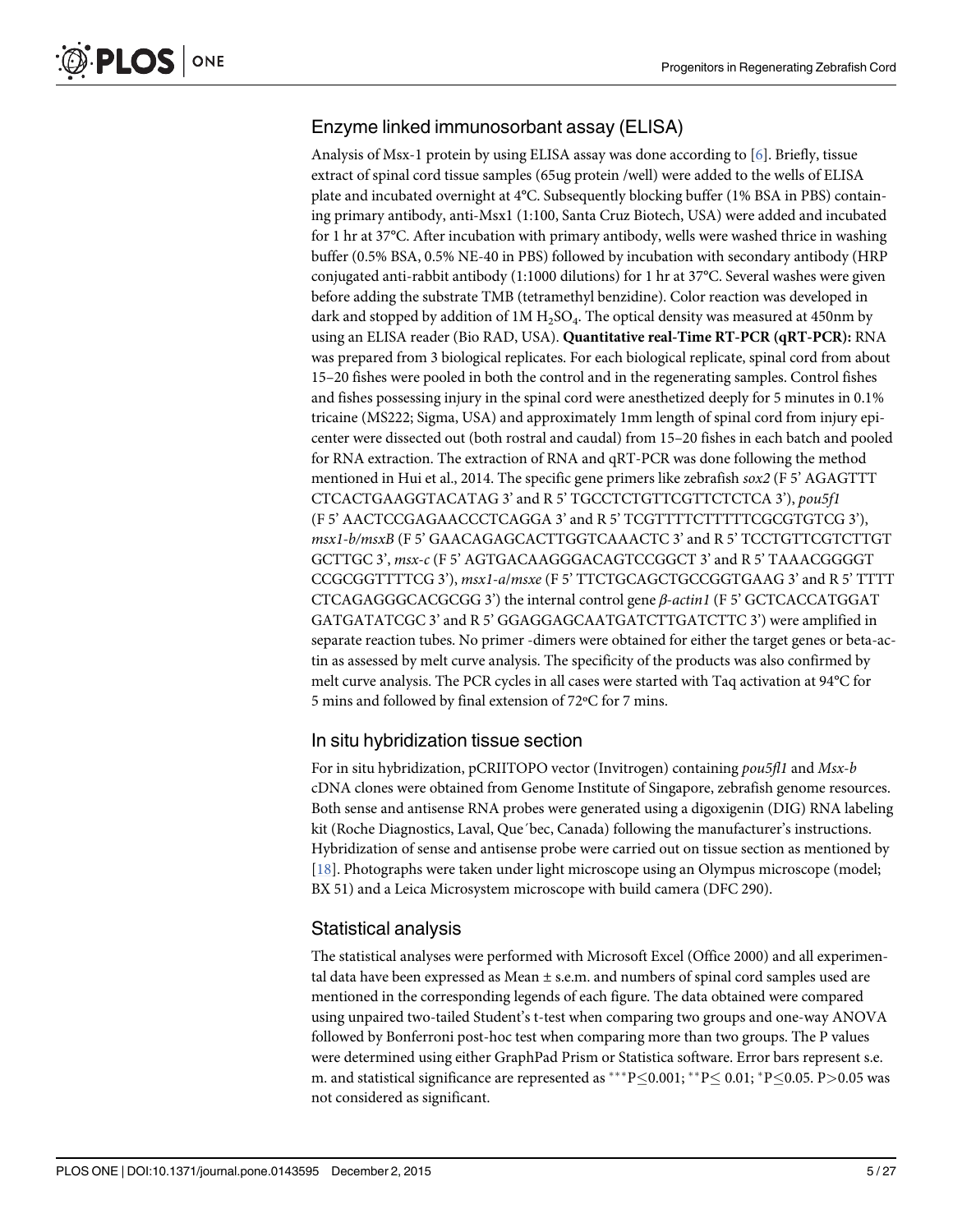### **Results**

#### Presence of proliferating progenitor: Identification of NSC like cells

Replacement of tissue due to high proliferative response after SCI in zebrafish was observed by others  $[13]$  and also by us  $[6]$ . Presence of proliferating progenitor(s) in spinal cord can be demonstrated by transmission electron microscopy (TEM) analysis and immunohistochemical localization of proliferating cell markers. To characterize proliferating progenitors, we have analysed BrdU incorporation in injured cord along with Sox2, a marker for neural progenitor (Fig 1, S1 Fig) as suggested by many authors in different organism, such as zebrafish, axolotl and Xenopus  $[14, 48]$ . We found that Sox2 is expressed only in few cells of the grey matter in adult uninjured spinal cord ( $Fig 1A$  and  $1C$ ). But the expression of Sox2 is upregulated in injured spinal cord as shown by time course analysis of  $sox2$  mRNA and the highest level of expression is observed in 3 dpi cord ( $Fig 1D$ ). Immunohistological analysis also confirms increased expression of Sox2 at 3 dpi cord and which sustains until 7 dpi, where almost all ependymal cells around the central canal are expressing Sox2 as shown in representative sections taken from injury epicenter of different injured cords (Fig 1F, 1J, 1N and 1R, S1A Fig). Increased proliferation of BrdU incorporation was first observed in 3 dpi cord followed by highest proliferation in 7 dpi and subsequent decrease in proliferation in 10 and 15 dpi cords [6]. A significant increase in Sox2<sup>+</sup>/BrdU<sup>+</sup> cells were observed in both 3 dpi (p<0.01) and 7 dpi ( $p$ <0.001) cords compared to uninjured cord ( $Fig 1S, S1 Table$ ). Proliferating Sox2<sup>+</sup> cells are</u> mostly present in the grey matter, particularly in the ventricular zone around the central canal and in subependyma (Fig 1I, 1R and 1R1, S1B Fig). A few cells near pial membrane are also showing colocalization of Sox2 and BrdU (Fig 11). Increased number of proliferating Sox2<sup>+</sup> cells in 3 dpi (8.34%, S1 Table) and 7 dpi (11.98%, S1 Table) cords suggest that these cells are proliferating progenitors. Although the number of Sox2 positive cells are more (data not shown) but the colocalized Sox2<sup>+</sup>/BrdU<sup>+</sup> cells are less in 3 dpi cord compared to 7 dpi cord because the proliferation rate in 3 dpi cord is lower than that of 7 dpi cord. Sox $2^+$  cells in grey matter are also colocalized with newly formed neurons as they are expressing HuC/D protein, approximately 6% and 9%  $Sox2^+$  cells are  $Huc/D^+$  in 3 day and 7 day post injured cord respectively compared to uninjured cord where less than  $0.5\%$  Sox $2^+$  cells are HuC/D<sup>+</sup> (Fig 1M and 1S S1 Table). Colocalization of Sox2 with ependymo-radial glial marker GFAP indicates that 5.69% and 5.81% of the Sox2 positive cells are GFAP<sup>+</sup> radial glia in 3 day and 7 day injured cord respectively (Fig 1Q and 1S, S1 Table) as confirmed by comparing their morphological characters (Fig 1P and 1Q).

Ultrastructural analysis of injured cord showed existence of progenitor cells both in early stage like 3, 7 dpi cord and in late stage like 10 dpi cord ( $Fig 1T-1V$ ). Progenitors were characterized by high nuclear-cytoplasmic index (also known as the nucleus-cytoplasm ratio, N:C ratio, or N/C index), a measurement by which a ratio of the size (i.e., volume) of the nucleus of a cell to the size of the cytoplasm of that cell is analysed. The N/C index indicates the maturity of a cell, because as a cell matures the size of its nucleus generally decreases [49,50]. For determining N/C index, the nuclear and cytoplasmic lengths were measured using the application of Fiji software for identifying progenitor cells from TEM images. We observed that at early stage, progenitors have very little cytoplasm but a large nucleus thus showing very high N/C index in 3 and 7 dpi cord (Fig 1T and 1U). The obvious presence of progenitors in late stage at 10 dpi cord (Fig  $1V$ ) also showed high N/C index and can be recognized as these cells have dense chromatin pattern in nucleus. Other features are absence of cytoplasmic filaments but appearance of a few cytoplasmic organelles such as rough endoplasmic reticulum and Golgi apparatus [51–53].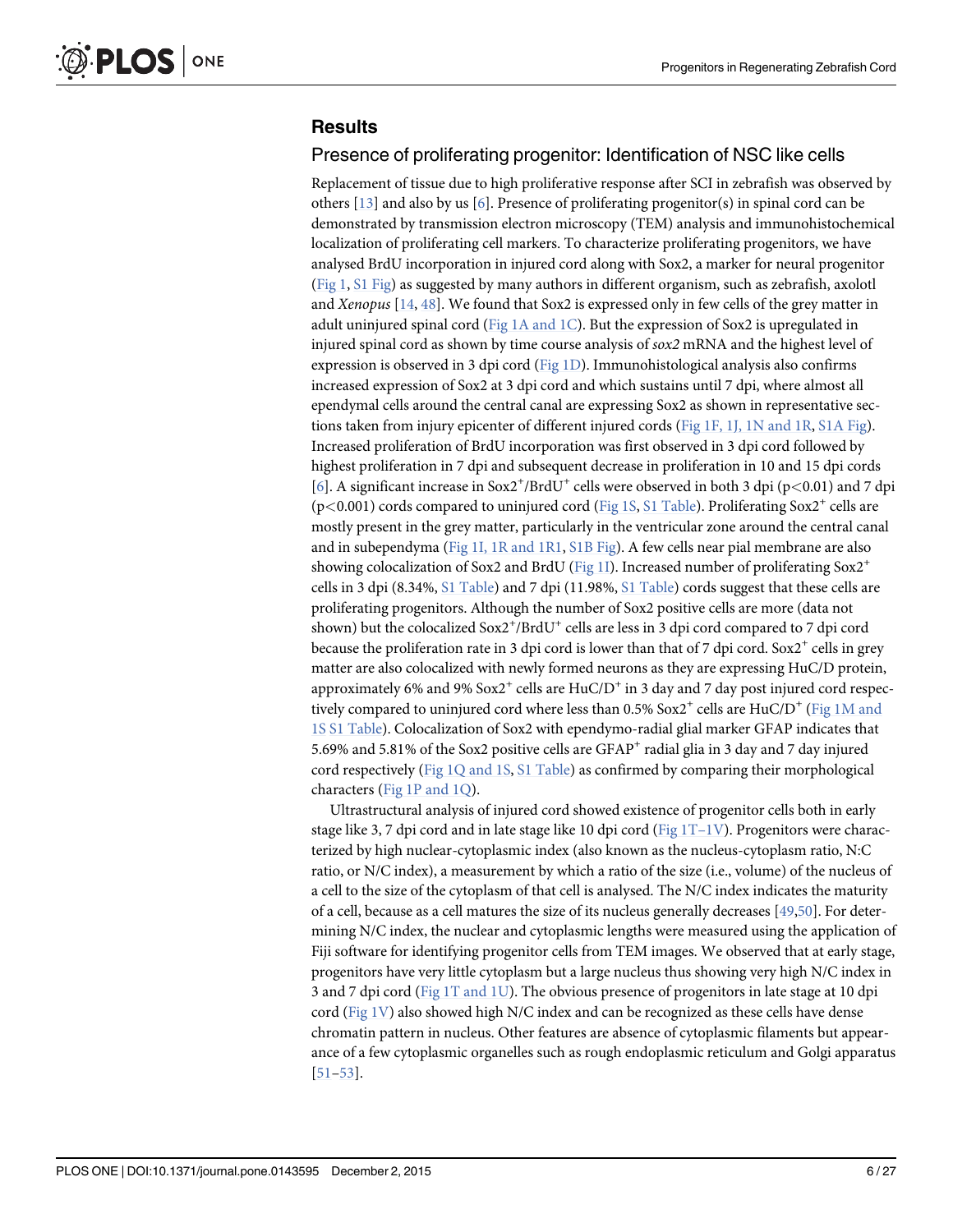

Fig 1. Immunohistochemical, ultrastructural and quantitative analysis of proliferating neural progenitors in injured zebrafish spinal cord : A-C) An uninjured cord section showing a few SOX2<sup>+</sup> (A, arrow) cells in the grey matter around central canal (cc). D) Quantitative RT-PCR of sox2 expression showing fold change (red graph) and pattern of expression at different time points after injury. Error bar indicates the value of s.e.m. (n = 3) and statistical significance represented as p value (ANOVA; \*\*\*P $\leq$ 0.001, \*\*P $\leq$ 0.01, \*P $\leq$ 0.05, ns = not significant). E) Drawing represents the time frame of SCI, BrdU treatment and tissue collection for cell proliferation experiments. F-I) A 3 dpi cord section shows many SOX2+positive cells in ependyma around the central canal (cc) and also near pial membrane (pm), counter stained with DAPI (G) In the same section some of the SOX2<sup>+</sup> cells are also proliferating (H) and are SOX2<sup>+</sup>/BrdU<sup>+</sup> (I, white arrowheads). Note that some SOX2<sup>+</sup>/BrdU<sup>+</sup> colocalized cells are also present near pial membrane (white arrows). J-M) A 3 dpi cord section shows many SOX2<sup>+</sup> positive cells (J, yellow arrowheads) in ependyma around the central canal (cc), counter stained with DAPI. (K) In same section some of the SOX2<sup>+</sup> cells are colocalized with HuC/D<sup>+</sup> cells (M, yellow arrowheads). N-Q) A 3 dpi cord section showing many SOX2<sup>+</sup> cells (N, grey<br>arrowheads) in the grey matter, counter stained with DAPI (O) and GFAP<sup>+</sup> colocalized cells (grey arrowheads) around the central canal (cc). R) A 3 dpi cord section stained with SOX2, HuC/D, BrdU and DAPI. R1) Higher magnification of boxed area in R showing a colocalized SOX2+/HuC/D+/BrdU+ cell around central canal (yellow arrow; cc). S) Bar graph indicates

**PLOS** ONE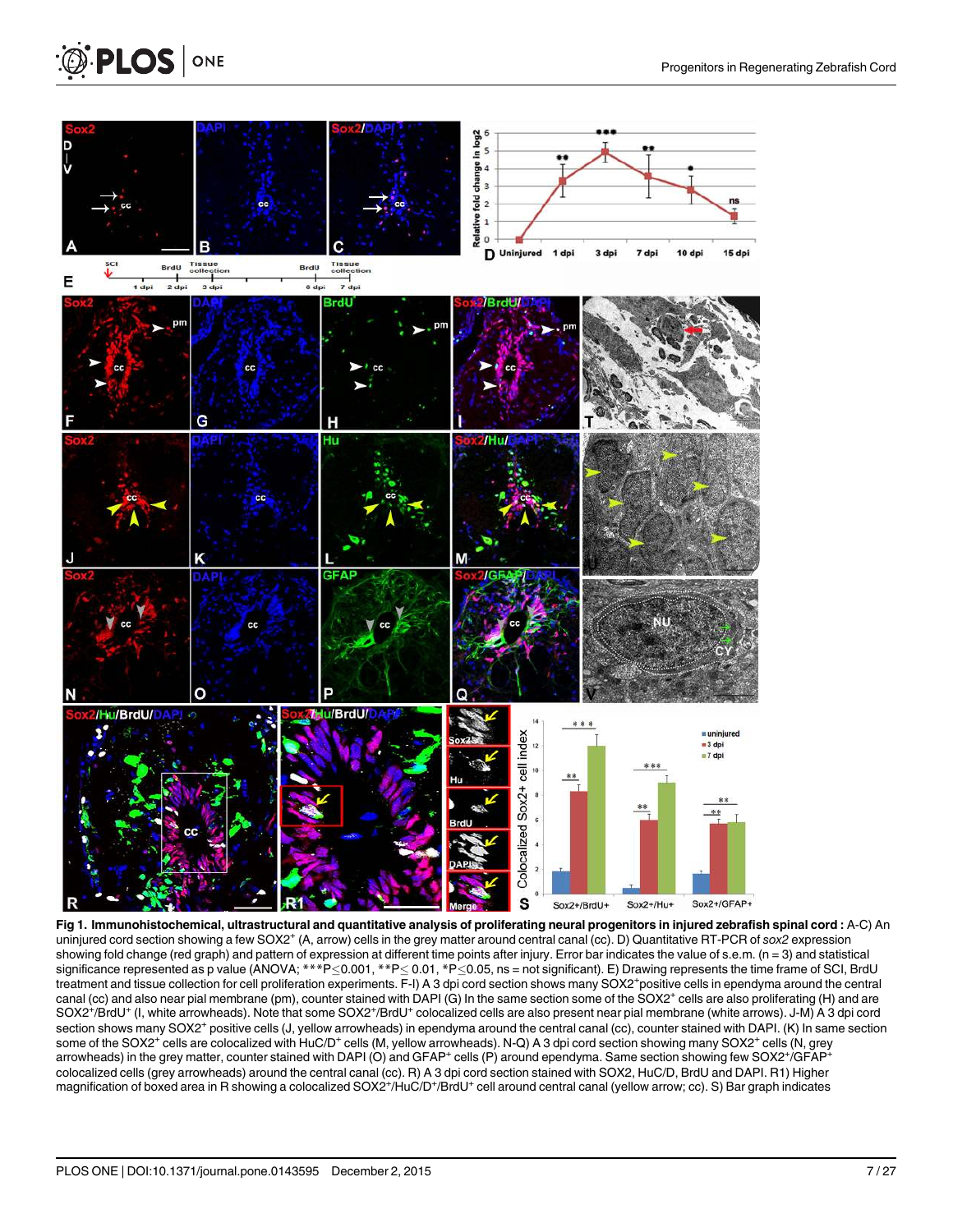quantification of proliferating SOX2<sup>+</sup> cells, SOX2<sup>+</sup>/HuC/D<sup>+</sup> colocalized cells and SOX2<sup>+</sup>/GFAP<sup>+</sup> colocalized cells in uninjured, 3 dpi and 7 dpi cord after crush injury. Values represent as mean ± s.e.m. (n = 5). Statistical significance represented as p value (Student's t-test; \*p<0.01, \*\*p<0.001). T) A small sized progenitor (red arrow) with compact nucleus in the injury epicenter of a 3 dpi cord section. U) Several newly formed cells (yellow arrowheads) in the injury site of a 7 dpi cord with progenitor phenotype. V) A newly formed progenitor cell with few cytoplasmic organelles (green arrows) in the injury site of a 10 dpi cord. 'NU' and 'CY' denote nucleus and cytoplasm respectively, white dotted line demarcate the boundaries of the nucleus and the cell. The values in bar represents Mean ± s.e.m. (n = 5), statistical significance represented as p value (Student's t-test; \*\*p<0.01, \*\*\*p<0.001). 'cc' denotes central canal of the cord. Scale bar = 50 μm (A-C, F-Q), 20 μm (R), 10 μm (R1), 2 μm (T), 1 μm (U), 500 nm (V).

doi:10.1371/journal.pone.0143595.g001

**PLOS** ONE

#### Characterization of glial progenitors: Proliferating astrocyte and oligodendrocyte progenitors after SCI

A2B5 gangliosides are one of the earliest markers for glial restricted precursors (GRP) during mammalian CNS development. These A2B5 expressing cells identify lineage restricted glial precursors, that exist in developing mouse neural tube, among embryonic stem (ES) cells and are similar to rat GRP [54]. These restricted precursors are known to generate oligodendrocyte and astrocytes but not neurons [55,56]. Furthermore, transplantation of GRPs, isolated from fetal spinal cord into injured cord, is capable of differentiating into astrocytic and oligodendrocytic lineages but not to a neuronal lineage [57].

NG2, a sulfated proteoglycan, is a marker of oligodendrocyte progenitor cells (OPC) [58,59] during CNS development. To identify the nature of proliferating glial progenitors in CNS injury, we have used both A2B5 and NG2 as markers along with BrdU incorporation (Fig  $2$ ,  $\Sigma$ ) Fig and S3 Fig). A2B5 is expressed in both uninjured and injured cord of a zebrafish, indicating the presence of restricted glial progenitor even in an adult cord. The A2B5 expressions are mostly located in white matter but very few cells are also in grey matter. Interestingly, few cells near the pial membrane are also expressing A2B5 (Fig 2A and 2D). The number of A2B5 immunoreactive cells decrease immediately after injury in 3 dpi cord, followed by a significant increase (approximately 8%) in 7 dpi cord compared to uninjured cord (Fig 2B, S2 Table). In 10 and 15 dpi cords, the number of A2B5 immunoreactive cells gradually decreases. When we compare A2B5 immunoreactivity after giving BrdU incorporation, the percentage of dividing A2B5<sup>+</sup> cells (A2B5<sup>+</sup>/BrdU<sup>+</sup>) are very low both in uninjured (~1%) and 3 dpi cord (~5%), but a significantly higher numbers (~16%, p<0.001) are present in 7 dpi cord ( $Fig 2C$ ). Similarly, we found very few A2B5 immunoreactive cells are colocalized with GFAP in uninjured cord, and many of the same population also exist primarily in the white matter of 7 dpi cord (S2A, S2B, S2C and S2D Fig). The NG2 immunoreactivity is found in elongated cells, many of which display characteristic bipolar morphology in both adult uninjured and 7 dpi cord (Fig 2M and 2U, S2E and S2E1 Fig). Although NG2 is expressed in the endothelial cells of blood vessels, but these cell are not counted and are excluded from this study. Approximately 3.3% of cells in uninjured cord are NG2 immunoreactive and do not colocalize with GFAP, a known glial marker (Fig 2M, S2 Table). Similar to A2B5, expression of NG2 is also downregulated in 3 dpi cord (Fig 2D) and significantly upregulated (~10%, p<0.01) in 7 dpi cord (Fig 2Q) when compared to uninjured cord (Fig 2D, S2 Table) and are mostly distributed in white matter (Fig <u>2Q</u>). Percentage of proliferating NG2<sup>+</sup> cells (NG2<sup>+</sup>/BrdU<sup>+</sup>) cells in uninjured is minimal  $(-0.9%)$ , whereas in 3 dpi cord nearly 3% cells are expressing both the markers. A relatively high number of proliferating NG2<sup>+</sup> cells (~8%) are present in 7 dpi cord (Fig 2D, S2 Table). Very few cells express both NG2 and A2B5 are also present in -injured cord (Fig 2E, 2F and 2F1, S2E and S2F Fig). Furthermore, TEM analysis revealed that there is presence of proliferating astrocyte progenitors in 7 dpi cord, with typical heterochromatinised body in the nucleus and electron lucent cytoplasm containing very few organelles (Fig 2Z; [60]). These data further supports our immunohistochemical analysis. We also observed the presence of mature oligodendrocyte in uninjured cord with smooth endoplasmic reticulum, microtubules and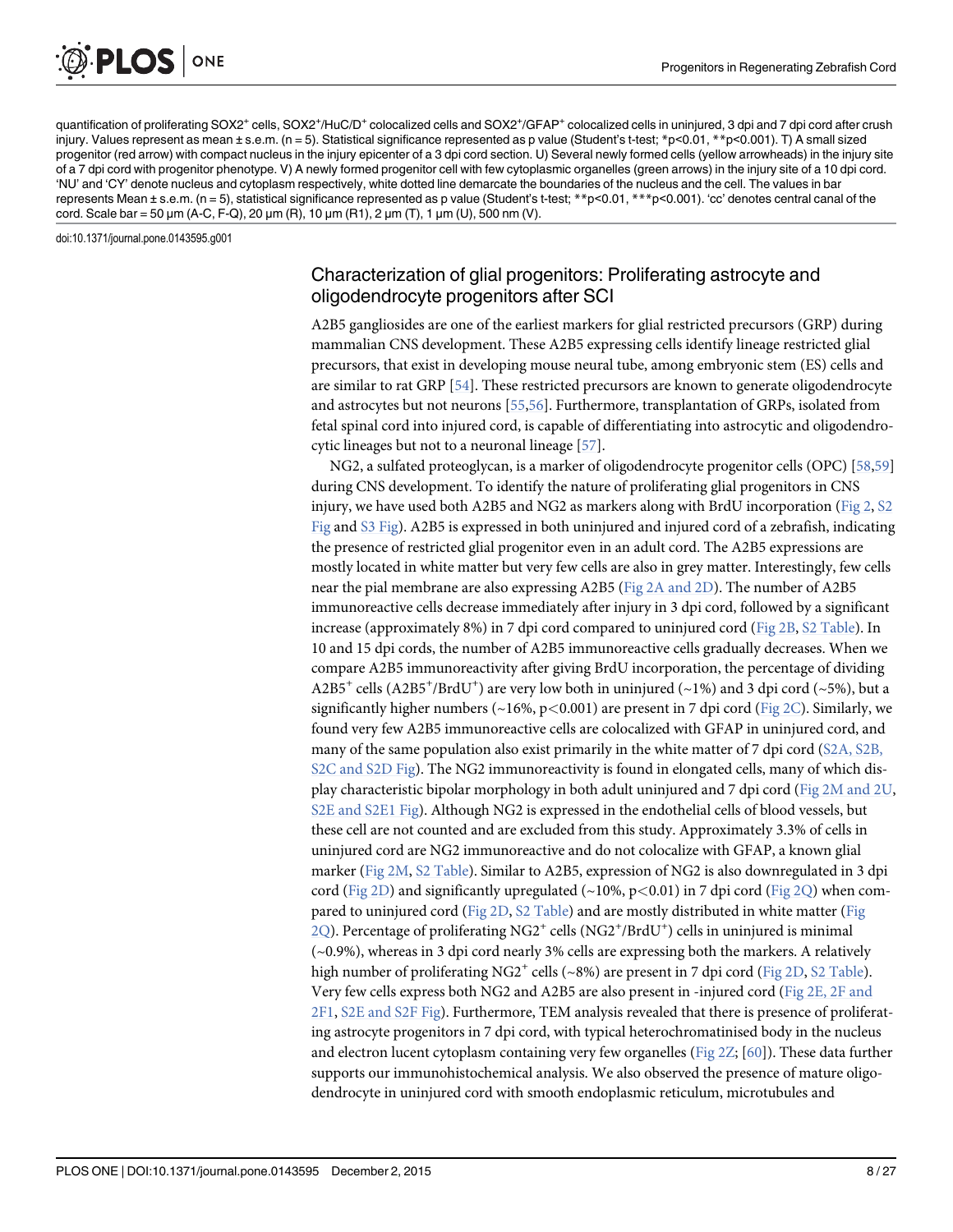



**PLOS** ONE

Fig 2. Immunohistochemical and ultrastructural analysis of glial progenitors in uninjured and injured zebrafish spinal cord : A-D) A cross section of uninjured cord showing A2B5<sup>+</sup> cells (white arrows) in white matter and pial membrane (pm, A and D); BrdU<sup>+</sup> cells (red arrow, B); A2B5<sup>+</sup>/BrdU<sup>+</sup> colocalized cells (yellow arrows, C) and DIC image of section C (D). E-H) A 7 dpi cord section showing many A2B5 positive cells (white arrow) in white matter and very few in grey matter (white arrow, E); BrdU<sup>+</sup> cells (red arrow, F); A2B5<sup>+</sup>/BrdU<sup>+</sup> colocalized cells (yellow arrow, G) and DIC of section G (H). I-L) Higher magnification of boxed area in G showing A2B5<sup>+</sup> cells (white arrows, I); BrdU<sup>+</sup> cells (red arrows, J); A2B5<sup>+</sup>/BrdU<sup>+</sup> colocalized cells (yellow arrows, K) and DIC image of section K (L). M-P) An uninjured cord section showing NG2<sup>+</sup> bipolar cells (white arrowhead) in the white matter of the cord (M); BrdU<sup>+</sup> positive cells (N); NG2+/BrdU<sup>+</sup> colocalized cells (yellow arrowhead, O) and DIC image of section O (P). Q-T) A 7 dpi cord section showing many NG2<sup>+</sup> cells (white arrowheads) in white matter (Q); BrdU+ cells (green arrowhead, R); NG2+/BrdU+ colocalized cells (yellow arrowhead, S) and DIC image of section R (T). U-X) Higher magnification of boxed area in S showing NG2<sup>+</sup> cells (white arrowheads, U); BrdU<sup>+</sup> cells (green arrowheads, V); NG2<sup>+</sup>/BrdU<sup>+</sup> colocalized cells (yellow arrowheads, W) and DIC image of section W (X). Y) Ultrastructure of an uninjured cord section showing an oligodendrocyte with many cisternae (black arrowheads) of smooth endoplasmic reticulum (SER), microtubules (MT, red arrows) in the cytoplasm but no intermediate filaments. Z) A 7 dpi cord section showing a proliferating astrocyte progenitor with a prominent dumb-bell shaped compact dividing nucleus (blue arrows) with characteristic heterochromatin body (HC) in the injury site. Z1) A newly formed oligodendrocyte with small cytoplasmic area where microtubules (MT, red arrows) are obvious and a few cytoplasmic organelles (green arrows) like primary lysosome (pLY) is present at the injury site of 10 dpi cord section. Note that axolemma (AXL) is in close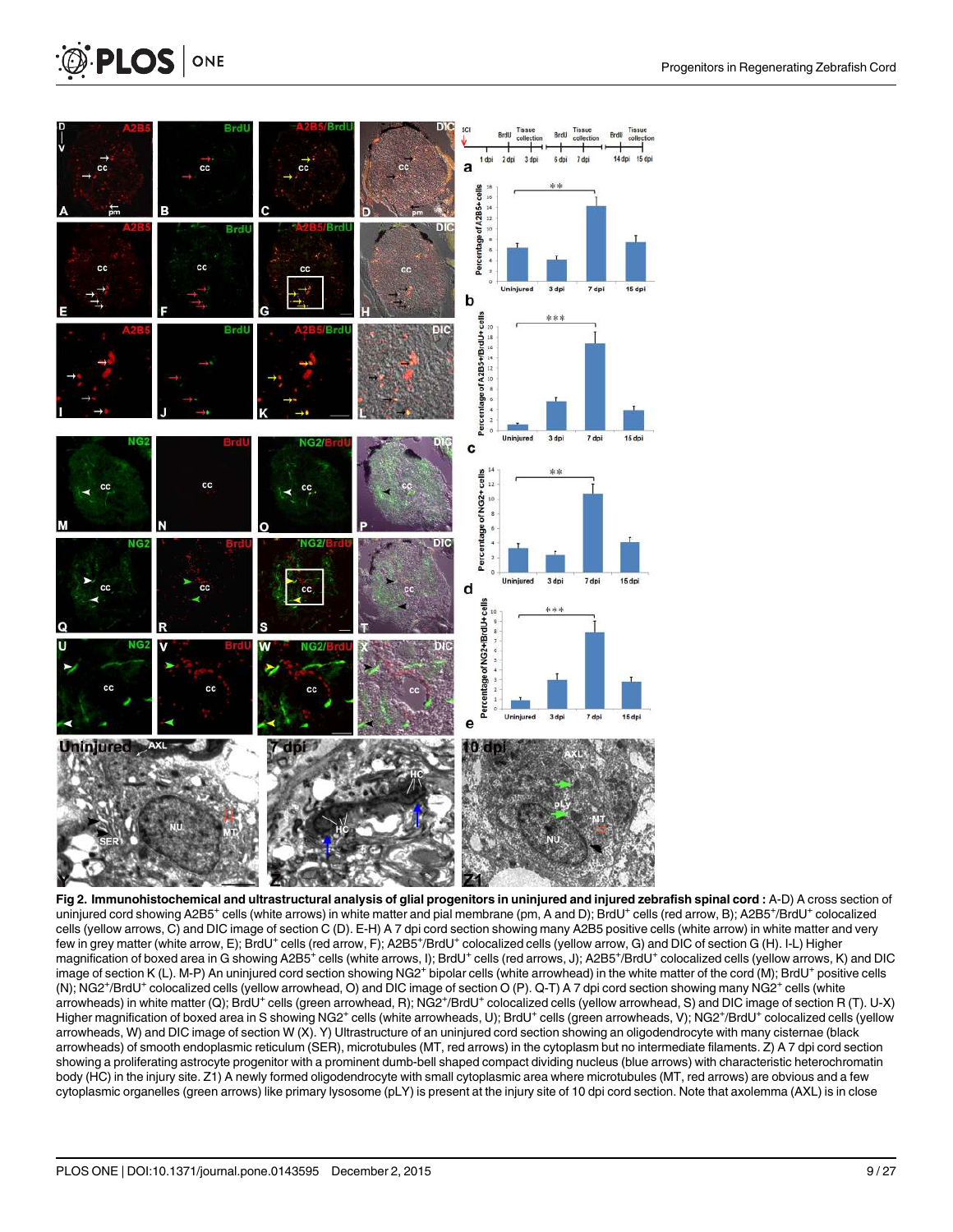

vicinity of the cytoplasm. 'NU' indicates nucleus of the cell. a) Drawing represents the time frame of SCI, BrdU treatment and tissue collection for cell proliferation experiments. b-e) Quantification of A2B5<sup>+</sup> cells (b), A2B5+/BrdU<sup>+</sup> cells (c), NG2+ cells (d), NG2+/BrdU<sup>+</sup> cells (e) in uninjured, 3 dpi, 7 dpi and 15 dpi cord. The values in bar represents Mean ± s.e.m. (n = 5), statistical significance represented as p value (Student's t-test; \*\*p<0.01, \*\*\*p<0.001). 'cc' denotes central canal of the cord. Scale bar = 50 μm (A-H, M-T); 20 μm (I-L, U-X); 1 μm (Y, Z, Z1).

doi:10.1371/journal.pone.0143595.g002

axolemma in close vicinity of cytoplasm ( $Fig 2Y$ ) and newly formed oligodendrocyte(s) in regenerating cord (Fig 1Z) as revealed by their appropriate characters like electron lucent cytoplasm, few organelles like smooth endoplasmic reticulum, primary lysosome and presence of microtubules but absence of intermediate filaments unlike astrocytes [61].

#### Presence of Schwann cells in injured spinal cord

We observe the presence of a small population of NG2 immunoreactive cells, which are probably oligodendrocyte progenitors. Oligodendrocytes are known to have been involved in myelination of CNS axons. Our TEM analysis previously demonstrated presence of oligodendrocyte in uninjured cord [6]. Furthermore, there are many newly formed Schwann cells in 10 dpi cord adjacent to regenerating axons indicates involvement of Schwann cells in remyelination process as characterized by TEM in injured cords. To identify both myelinating and non-myelinating cells in injured cord, we have used several markers (Fig 3, S4A Fig), such as CNPase/MAG for myelinating cells and CNPase/GFAP for non-myelinating cells [62,63]. MAG and CNPase expressing cells shown restricted localization in the white matter of the cord and very few CNPase expressing cells are present in the uninjured cord (Fig  $3A-3C$ ). For obvious reason myelinating cell populations are greater in injured cord. This is quite evident as we observed significant upregulation ( $p<0.01$ ) of both CNPase and MAG expression compared to that of uninjured cord (Fig 3D and 3E, S4A Fig). Electron microscopic observations revealed that there is presence of oligodendrocytes in the uninjured cord, but to our surprise in injured cord we see fewer oligodendrocytes without myelinated axon fibers (Fig 3L) but many newly formed Schwann cells (Fig 3M). The basal lamina of these Schwann cells can be seen around the plasma membrane of unmyelinated axon fibers (Fig 3M) in injured cord. These Schwann cells are also shown with myelinated axon fibers, rough endoplasmic reticulum, microtubules, and small mitochondria [64] and are probably the Schwann cell progenitors involved in the remyelination process of denuded axons in regenerating cord (Fig 3N).

#### Characterization of radial glia subtypes in uninjured and injured spinal cord

Analysis of cortical radial glial cells during development showed lineage heterogeneity, with subtypes of neurogenic and gliogenic radial glia  $[41]$ . Proliferating ventricular radial glia serves as precursor and can yield neurons after spinal cord injury [6,13,65,66]. To investigate the presence as well as the role of different subtypes of radial glia in injured cord, we have used different subtype markers of radial glia. Interestingly, all such markers like GLAST, BLBP and GFAP (Fig 4A, 4E, 4B and 4F) are expressed in uninjured spinal cord and the expression is confined in cells with characteristic radial glial morphology (Fig 4I, 4L and 4O). There are three different subtypes of radial glial population namely GLAST<sup>+</sup>/BLBP<sup>+</sup>, GLAST<sup>+</sup>/GFAP<sup>+</sup> and GFAP<sup>+</sup>/ GLAST<sup>-</sup> exists in uninjured cord (Fig 4D, 4D.1, 4H and 4H.1). The presence of radial glia as proliferating precursor was shown by using BrdU along with other radial glial markers in injured cord. The 7 dpi cord showed BrdU<sup>+</sup> radial glial cells in the ependyma expressed different markers like GLAST, BLBP and GFAP (Fig 4I–4K, 4L–4N and 4O–4Q respectively).

All these three subtypes of proliferating radial glia like GLAST<sup>+</sup>/BrdU<sup>+</sup>, BLBP<sup>+</sup>/BrdU<sup>+</sup>, GFAP<sup>+</sup>/BrdU<sup>+</sup> cells are present in uninjured cord and their numbers do not change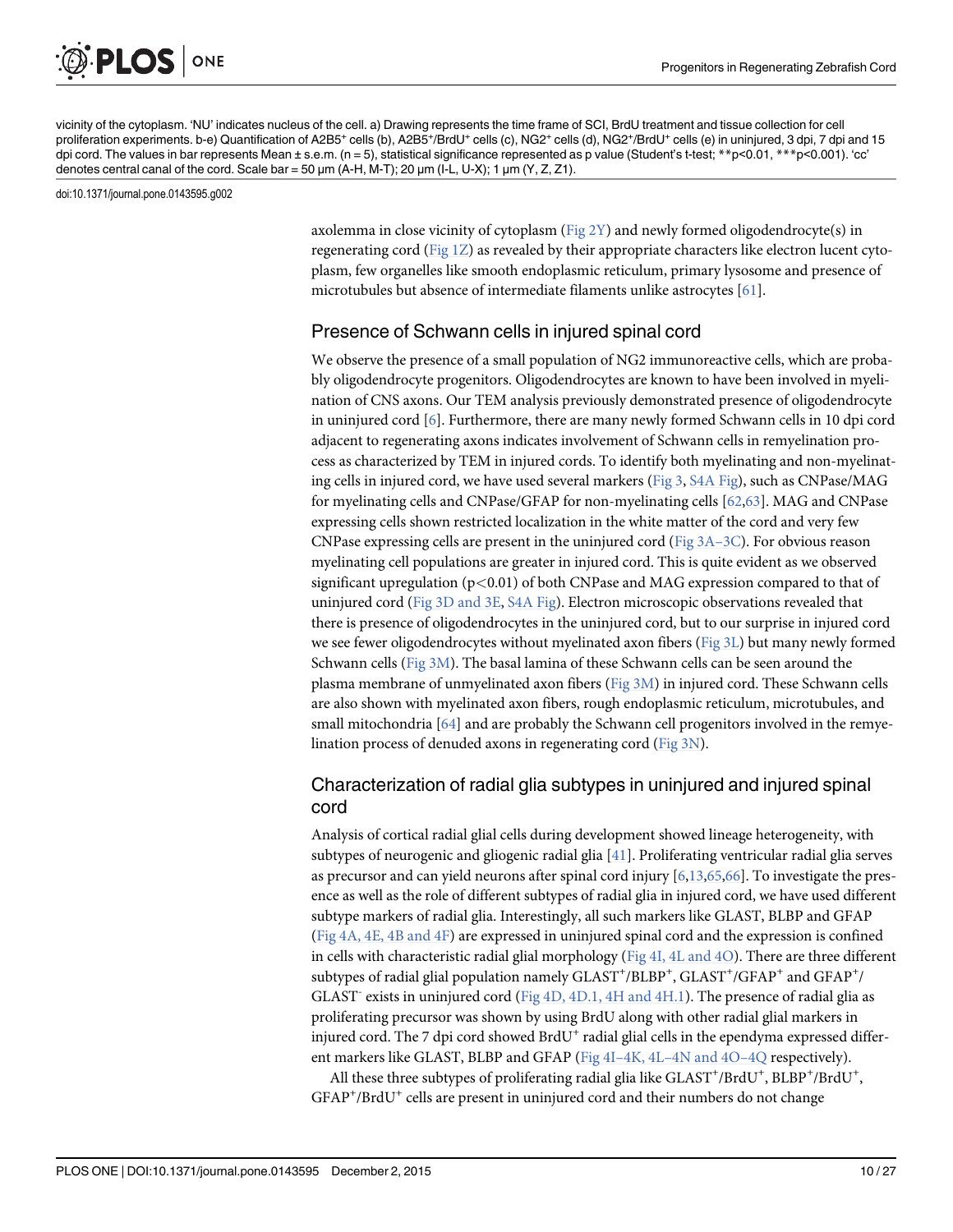

Fig 3. Analysis of myelinating cells in uninjured and injured zebrafish spinal cord: A-C) A transverse section of uninjured cord stained with CNPase/ MAG/DAPI (A), only CNPase (B) and only MAG (C) respectively. D-G) A 10 dpi cord section stained with CNPase/MAG/DAPI (D) and only CNPase and MAG respectively (E-F) and its DIC image (G) D1) Higher magnification of boxed area in section D showing many colocalized CNPase<sup>+</sup> and MAG<sup>+</sup> cells (white arrows) in the white matter. E1) Higher magnification of boxed area in section E, showing CNPase<sup>+</sup> cells (white arrows) are in the white matter. H-K) A 10 dpi cord section stained with CNPase/GFAP/DAPI (H) and only CNPase and GFAP respectively (I-J), same DIC image (K). H1) Higher magnification of boxed area in section H showing colocalized CNPase<sup>+</sup> and GFAP<sup>+</sup> cells (yellow arrows). I1) Higher magnification of boxed area in section I showing CNPase<sup>+</sup> cells in the white matter. L) Ultrastructure of an oligodendrocyte in the injury site of a 10 dpi cord (blue arrow) with presence of characteristic cisternae of smooth endoplasmic reticulum (white arrowheads, SER), microtubules (MT, red arrows), primary lysosome (pLY, green arrow) and polyribosomes (pRB). Note that the cytoplasm of this oligodendrocyte is without demyelinated axon fibers hence may not actively involved in remyelination process. M) Ultrastructure of a 10 dpi cord section shows three newly formed Schwann cells (red arrowheads) with small cytoplasmic area and nucleus (NU), high N/C index, very thin intercellular spaces and basal lamina (BL, black arrow) close to axolemma (AXL, white arrow). Some cells also have microtubules (MT, red arrows) and few cytoplasmic organelles like primary lysosomes (pLY, green arrows). N) A 30 dpi cord section shows a Schwann cell (red arrow) with a prominent nucleus (NU) remyelinating two demyelinated axons (DAX) surrounded by plasmalemma (PL). The cytoplasm also contains many mitochondria (MITO). 'cc' denotes central canal of the cord. Scale bar = 50 μm (A-K); 20 μm (D1, E1, H1, I1); 1 μm (L, M, N).

doi:10.1371/journal.pone.0143595.g003

**PLOS** ONE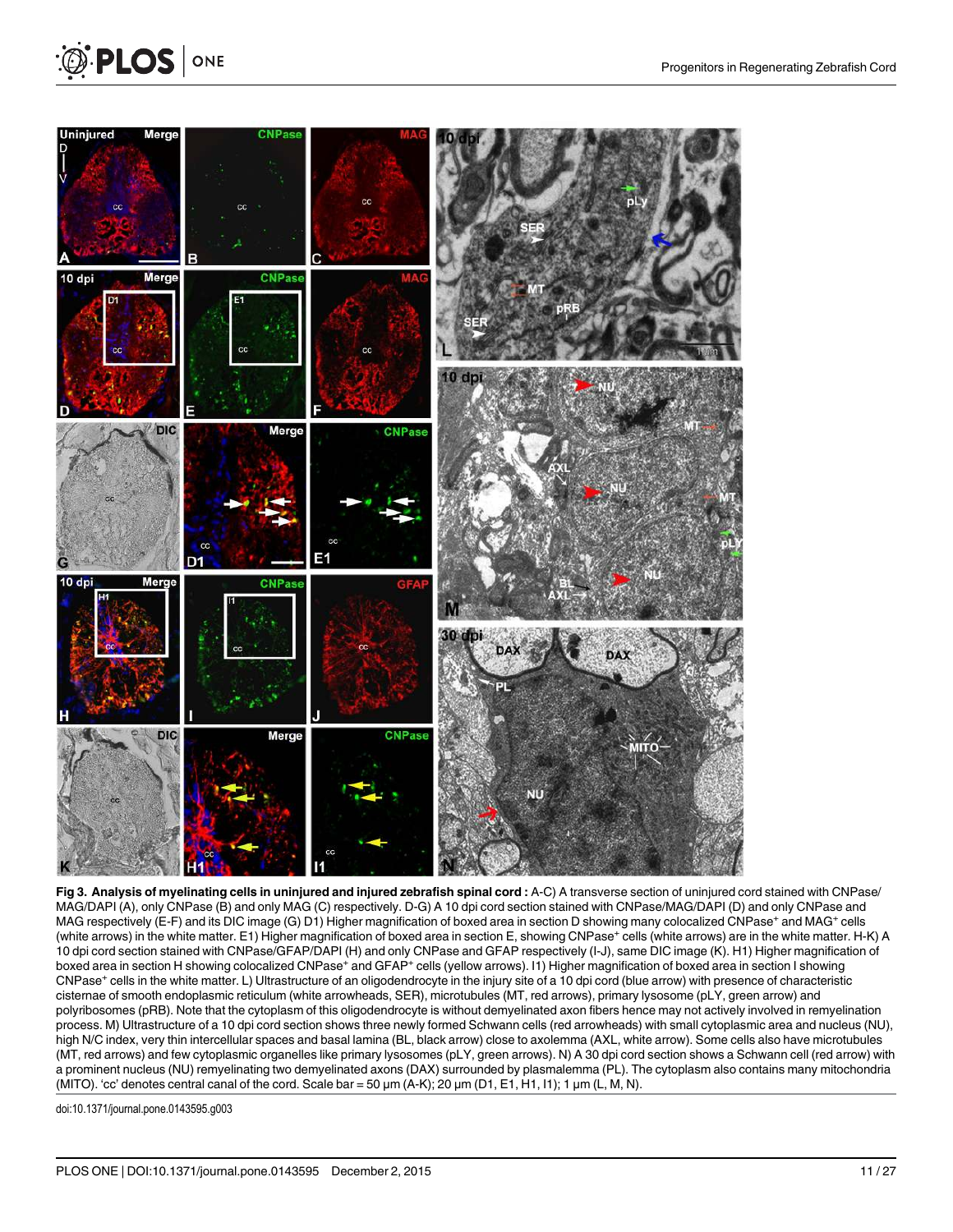



Fig 4. Analysis of radial glial subtypes in uninjured and injured zebrafish spinal cord : A-D) Transverse section of an uninjured cord showing GLAST<sup>+</sup> (A, curved arrow), BLBP<sup>+</sup> (B, arrow) radial glia counter stained with DAPI (C) and the merge picture (D). D.1) Higher magnification of boxed area of D showing radial glia colocalized with GLAST and BLBP. E-H) Transverse section of an uninjured cord showing GLAST<sup>+</sup> (E, curved arrow), GFAP<sup>+</sup> (F, arrow) radial glia stained with DAPI (G) and the merge image (H). H.1) Higher magnification of boxed area in section H showing a radial glia colocalized with GLAST and GFAP (curved arrow), and another radial glia stained with only GFAP (arrow). I-K) A section of 7 dpi cord showing GLAST<sup>+</sup> radial glia (I, arrowheads), same GLAST<sup>+</sup> radial glia colocalized with BrdU (J, small arrow) and its DIC image (K). L-N) A 7 dpi cord section showing BLBP<sup>+</sup> radial glia (L, arrowheads), same BLBP<sup>+</sup> radial glia colocalized with BrdU (M, small arrow) and its DIC image (N). O-Q) Higher magnification of a 7 dpi cord section showing GFAP<sup>+</sup> radial glia with its process emerged from central canal (cc) towards pial membrane (O, arrowheads), same GFAP<sup>+</sup> radial glia colocalized with BrdU (P, arrow) and its DIC image (Q). R) Drawing represents the time frame of SCI, BrdU treatment and tissue collection for cell proliferation experiments. S-U) Representative bar graph indicate quantification of GFAP<sup>+</sup>/BrdU<sup>+</sup> cells (S), GLAST<sup>+</sup>/BrdU<sup>+</sup> cells (T), BLBP<sup>+</sup>/ BrdU<sup>+</sup> cells (U) in uninjured, 3 dpi and 7 dpi cord. Values represent as mean ± s.e.m. (n = 5). Statistical significance represented as p value (Student's t-test; \*\*p<0.01, \*\*\*p<0.001). V and V1) Ultrastructure of a young glial progenitor cell with cytoplasmic processes containing intermediate filaments (white arrow, IF) and glycogen granules (white lines, GG) resembling radial glia in the ependymal region of a 7 dpi cord section. Inset V1 showing glycogen granules in the cytoplasm of a radial glia like cells also shown in V. W and W1) Ultrastructure of a 7 dpi cord section at the stump region shows aggregation of many ependymal cells (yellow arrowheads) with conspicuous microvilli (red arrow) protruding towards the central canal (cc). Inset W1 showing higher magnification of an ependymal cells with microvilli (MV, red arrow). X and X1) A 7 dpi cord section in the grey matter region showing many cytoplasmic processes of glia (green arrows) with compact intermediate filaments (IF) in the close vicinity of newly formed cells (red stars). Inset X1 indicating intermediate filaments in glial cytoplasm. In the insets, red boxed area inside the cartoon of injured spinal cord indicates the anatomical location of ultrastructural images. 'NU' and 'CY' denote nucleus and cytoplasm of the cell anatomy respectively. Scale bar = 50 μm (A-D, E-H); 20 μm (D.1, H.1); 15 μm (I-K, L-N); 5 μm (O-Q); 2 μm (V-X); 200 nm (V1-X1).

doi:10.1371/journal.pone.0143595.g004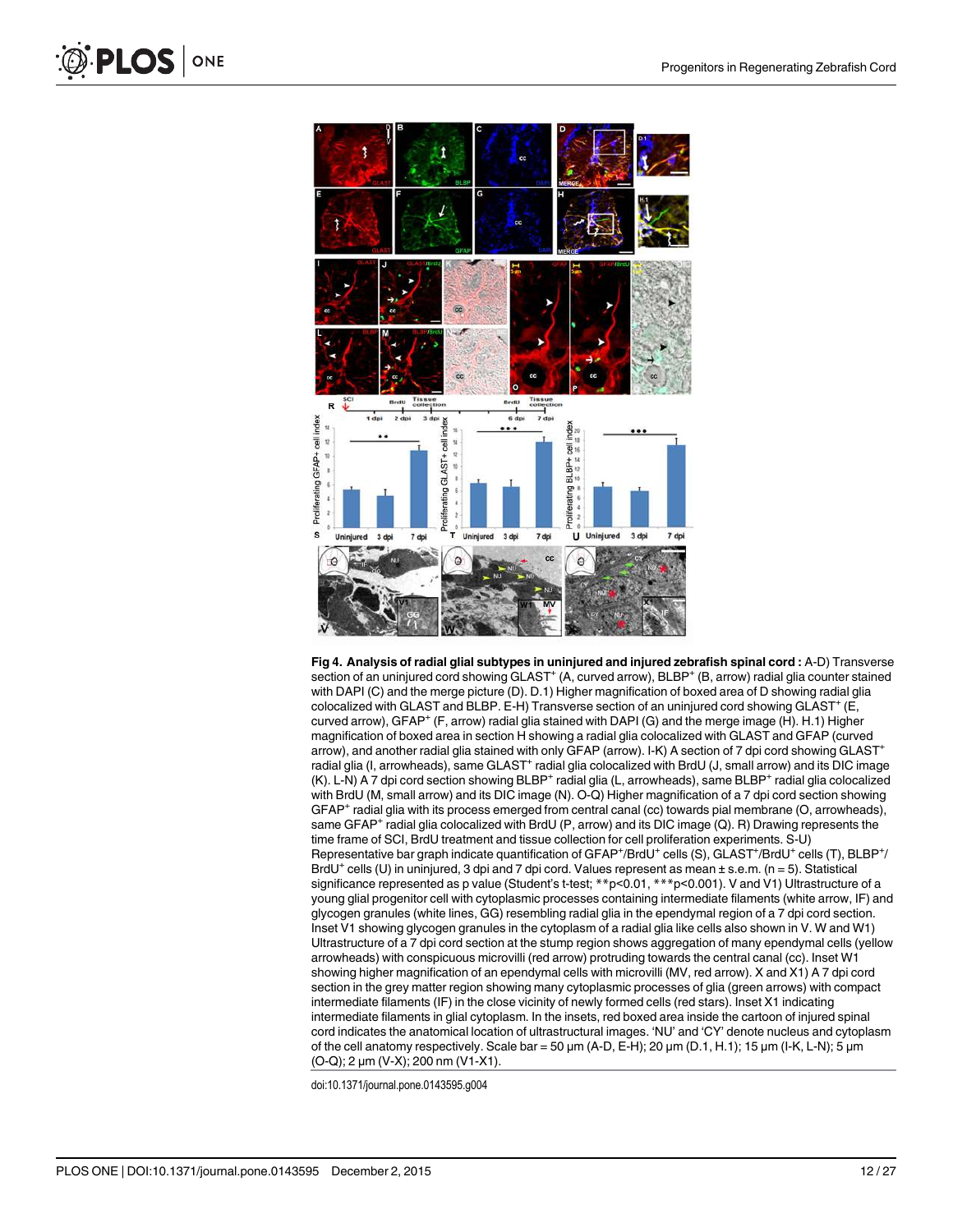significantly in 3 dpi cord compared to uninjured cord. Interestingly, their numbers in 7 dpi cord are increased significantly ( $p<0.01$  and  $p<0.001$ ) and highest for all 3 phenotypes corresponding with highest proliferation rate (Fig 4S–4U). Ultrastructural analysis also confirmed presence of radial glia and many multi-ciliated ependymal cells around the central canal in the 7 dpi cord (Fig 4V and 4W). These radial glial cells with cytoplasmic processes contain intermediate filaments and glycogen granules and the ependymal cells have characteristic multiple cilia ending towards the central canal  $[67, 68]$ . These cells also resemble to glial progenitors and may be implicated in migration of newly formed cells adjacent to glial process as shown in Fig 4X.

#### Expression of pluripotent stem cell like markers by proliferating cells after SCI

Based on our cDNA array analysis [18], we have identified 35 pluripotency related genes expressed in regenerating zebrafish spinal cord. Among these several pluripotency related genes which are also expressed in regenerating fin, limb and tail in different species, we observe upregulation of two common genes  $pou5f1$  and  $sox2$ , in regenerating cord ( $S3$  Table). Expression of pou5f1 which is a zebrafish homolog of mammalian OCT4 [69] has been documented at different time points after injury (Fig 5). Quantitative analysis by qRT-PCR corroborates well with in situ hybridization and immunohistochemistry observations (Fig 5).

The in situ hybridization analysis showed pou5f1 mRNA is abundant in neuron like cells localized in the subependymal zone in grey matter of uninjured cord (Fig 5A and 5A1). Interestingly, cellular pattern of pou5f1 expression in 7 dpi cord differs from uninjured one, as it is upregulated in different cell types after injury. High levels of pou5f1 transcripts are present in the injury epicenter, in 7 dpi cord. Pou5f1 mRNA expression is also found in the ependymal cells around the regenerating central canal, in newly formed neuron like cells and in other population of glial cells in white matter (Fig 5C and 5C1). In injured samples, a unique observation is the upregulation of pou5f1 expression in white matter which is more prominent near the epicenter and down-graded at the adjacent region. Expression at far adjacent region is near normal and seen only in grey matter as in uninjured cord (Fig 5F and 5G). The qRT-PCR analysis showed 2.8 fold increase of  $pou5flmRNA$  expression in 7 dpi cord than uninjured cord (Fig 5D). However, pou5f1 transcripts are reduced in 3 dpi cord and 10 dpi cord (Fig 5D). The level of expression in 15 dpi is more or less similar to that of uninjured cord (Fig 5D). We have later characterized protein level expression of OCT4 by using antibody along with HuC/D, a neuronal marker and a proliferation marker, BrdU (Fig 5, S6 Fig and S4B Fig). We found that there are OCT4<sup>+</sup>/HuC/D<sup>+</sup> neurons in the grey matter of uninjured cord (Fig 5I and 511). The number of OCT4 expressing cells increased significantly in 7 dpi cord, both in grey and white matter (Fig 5J and  $5[1]$  and this data also corroborates well with the in situ hybridization analysis of *pou5f1*. In uninjured cord, the neurons are OCT4<sup>+</sup>/BrdU<sup>-</sup>, although a very few colocalized cells are in grey matter (Fig 5K and 5K1). A sharp rise in the number of OCT4<sup>+</sup>/BrdU<sup>+</sup> cells in 7 dpi cord suggests OCT4 is associated with proliferating progenitors (Fig 5L and 5L1). In 7 dpi cord, many OCT4<sup>+</sup>/HuC/D<sup>+</sup> colocalized cells are present in grey matter (Fig 5J1), and are similar to small newborn neurons as confirmed by observing the morphology and ultrastructure in our earlier analysis [6]. There are cells near subpial membrane which are also  $\mathrm{OCT4}^+$ /Brd $\mathrm{U}^+$  and a few OCT4 immunoreactive cells present in white matter, co-express A2B5 (Fig 5L and 5M).

#### Expression of Vimentin and Msx in neural progenitor

Our cDNA array data [18] refers to expression of several genes related to dedifferentiation mechanism and epithelial-mesenchymal (E-M) transition event. We have studied expression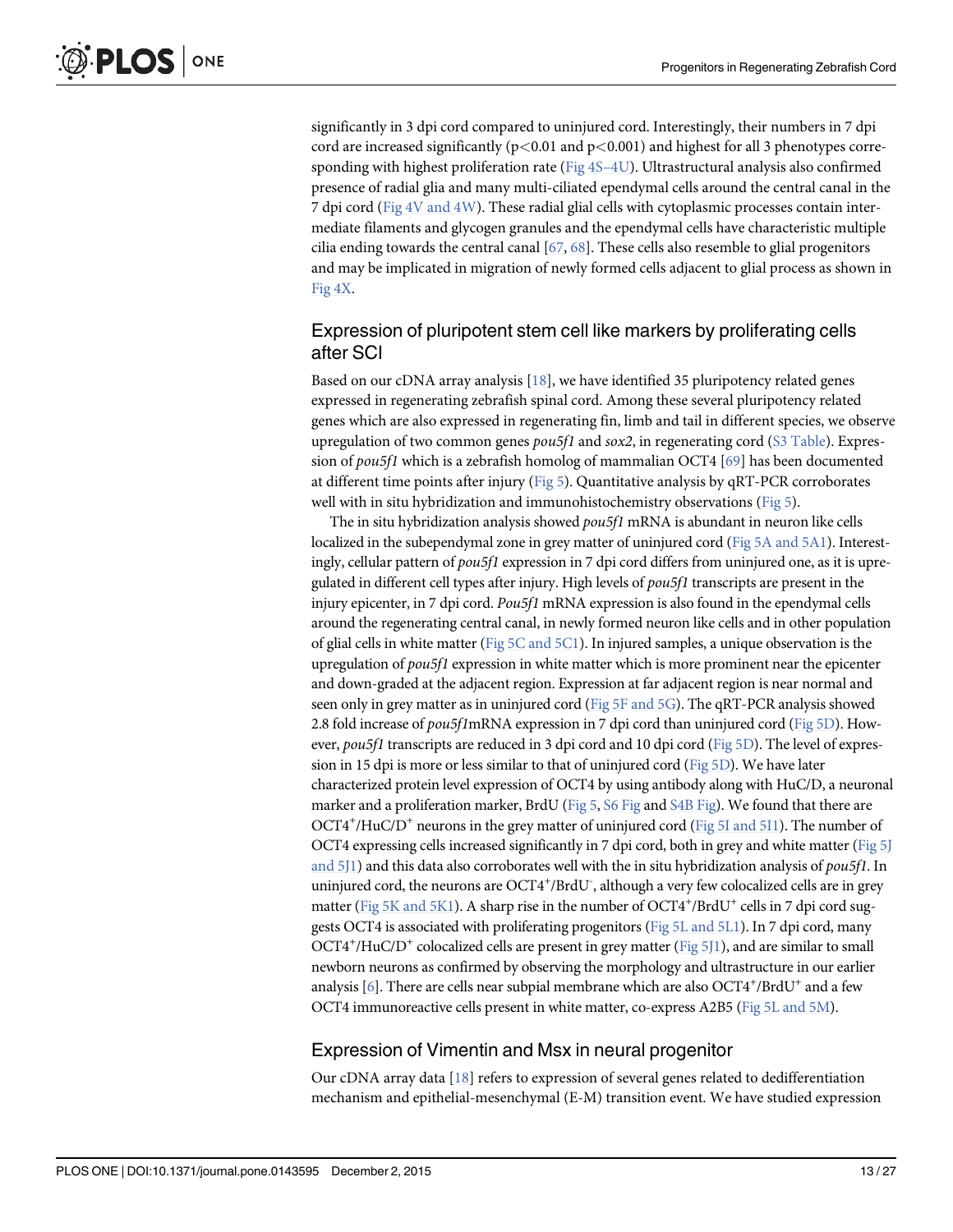

Fig 5. Expression of pluripotency marker in adult uniniured and injured spinal cord: A) Localization of pou5f1 transcripts in adult uniniured cord using a DIG-labeled anti-sense probe. A1) Boxed area of section A at higher magnification shows pou5f1 expression in many sub-ependymal neurons (red arrowheads). B) Lack of hybridization of a sense probe for pou5f1 in a 7 dpi cord C) A 7 dpi cord section showing presence of pou5f1 transcripts in diverse cell types like ependymal cells (green arrowheads) around the central canal (cc), Sub-ependymal neuronal cells (red arrowheads) and glial cells (blue arrowheads). C1) Same cord section at higher magnification. D) Quantitative RT-PCR of pou5f1 showing fold change (red graph) and pattern of expression at different time points after injury. Error bar indicates the value of s.e.m. ( $n = 3$ ). Statistical significance of the data represented as p value (ANOVA; \*\*P $\leq$ 0.01, ns = not significant). E-G) Spatial differences in expression pattern of pou5f transcripts in a 7 dpi cord near injury epicenter (E), adjacent to injury epicenter (F) and away from injury epicenter (G). H) Drawing represents the time frame of SCI, BrdU treatment and tissue collection for cell proliferation experiments. I &J) Sections show OCT4 protein (encoded by the pou5f1 gene) expression along with HuC/D immunostaining in uninjured and 7 dpi cord respectively. I1 &J1) Higher magnifications of boxed area in I and J showing OCT4<sup>+</sup> and HuC/D<sup>+</sup> colocalized cells (white arrows). K &L) Sections show OCT4 protein expression and BrdU immunostaining in uninjured and 7 dpi cord respectively. K1 & L1) Higher magnifications of boxed area in K and L showing OCT4<sup>+</sup> and BrdU<sup>+</sup> colocalized cells and are newly born neuron (green arrows). M) A 7 dpi cord section shows OCT4 protein expression and A2B5 immunostaining. M1) Higher magnification of boxed area in L, showing few OCT4<sup>+</sup> and A2B5<sup>+</sup> cells (yellow arrows). Note that in section L and M, a few OCT4<sup>+</sup> cells are also present in pial membrane (red arrows) of the injured cord. "cc" denotes central canal of the cord in all figures. Scale bar = 50 μm (A, B, C, E, F, G, I-M); 30 μm (A1, C1); 20 μm (I1, J1, K1, L1, M1).

doi:10.1371/journal.pone.0143595.g005

**PLOS** ONE

of vimentin  $[44]$  and Msx-1  $[70-72]$  as markers for dedifferentiation and E-M transition [46,73].

Expression of Msx-1 was evaluated by different methodologies such as qRT-PCR, in situ hybridization (Fig  $6$ ) and ELISA (S4C Fig). All the three zebrafish homologs of *msx* genes ( $msx-b$ ,  $msx-c$  and  $msx-e$ ) showed similar expression pattern in injured state ( $Fig 6A-6C$ ). A high level of *msx-b* expression was observed in the 3 dpi cord but decreased in 7 dpi cord (Fig 6A) as revealed by qRT-PCR. Similarly, in situ hybridization analysis showed no expression of msx-b transcript in uninjured cord (Fig  $6E$ ), upregulation in 3 dpi cord, predominantly in grey matter cells and it was decreased in 7 dpi cord (Fig 6F–6H).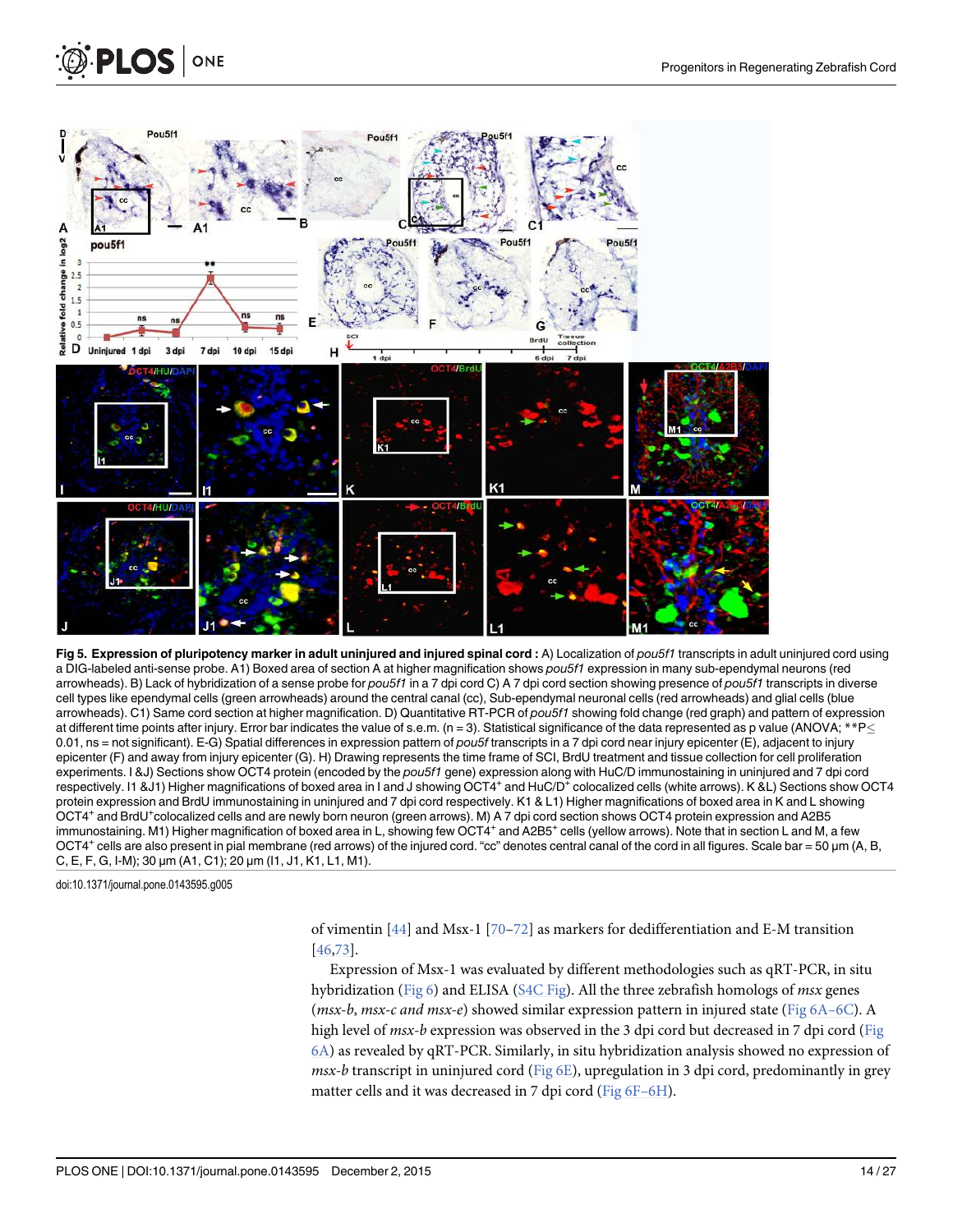



Fig 6. Expression of Vimentine and Msx in adult uninjured and injured spinal cord : A-C) Quantitative RT-PCR of msx-b, msx-c and msx-e expression showing fold change (yellow line graph) and temporal expression pattern after injury. Error bar indicates the value of s.e.m. (n = 3) and statistical significance represented as p value (ANOVA; \*\*P < 0.01, \*P<0.05, ns = not significant). D) Lack of hybridization of a sense probe for msx-b in a 3 dpi cord. E) A transverse section of uninjured cord shows no expression of msx-b transcripts. F&G) Two representative transverse sections of 3 dpi cord shows presence of msx-b transcripts using a DIG-labeled anti-sense probe. msx-b transcripts are localized both in subependymal region, which houses mostly neurons (Hui et al., 2010) (red arrowheads) and in ependymal region around the central canal ('cc'; red arrow). H) A 7 dpi cord section showing presence of msx-b transcripts in the ependymal cells around the central canal ('cc'; red arrow). I) A longitudinal section of uninjured cord stained with vimentin and DAPI. I1) Higher magnification of boxed area in section I, shows vimentin positive cells (white arrowheads) present exclusively in ependyma around the central canal (cc). J) A 3 dpi cord section stained with vimentin and DAPI. Note that vimentin expression is lost in the injury epicenter (double red star) but present in normal part of the cord. J1) Higher magnification of boxed area in section J, shows many vimentin positive cells (white arrowheads) around the central canal (cc). K) A longitudinal section of 7 dpi cord showing upregulation of vimentin expression in the ependymal bulb (epb) in the injury epicenter (double red star). L) Another 7 dpi cord section showing vimentin expression (white arrowheads) in ependymal bulb (epb) and surrounding mesenchyme. M) A 7 dpi cord section stained with vimentin and PCNA. M1) Higher magnification of boxed area in section M, shows many vimentin+/PCNA+ cells (blue arrowheads) in the ependymal bulb (epb). Scale bar = 20 μm (11, J1, M1); 50 μm (D-G, L); 100 μm (I-K, M).

doi:10.1371/journal.pone.0143595.g006

Immunohistochemical localization shows presence of vimentin in the cells in ependymal layer around the central canal of uninjured cord ( $Fig 6I$  and  $6I1$ ), whereas in 7 dpi cord upregulation of vimentin expression is observed in the cells in ependymal layer forming the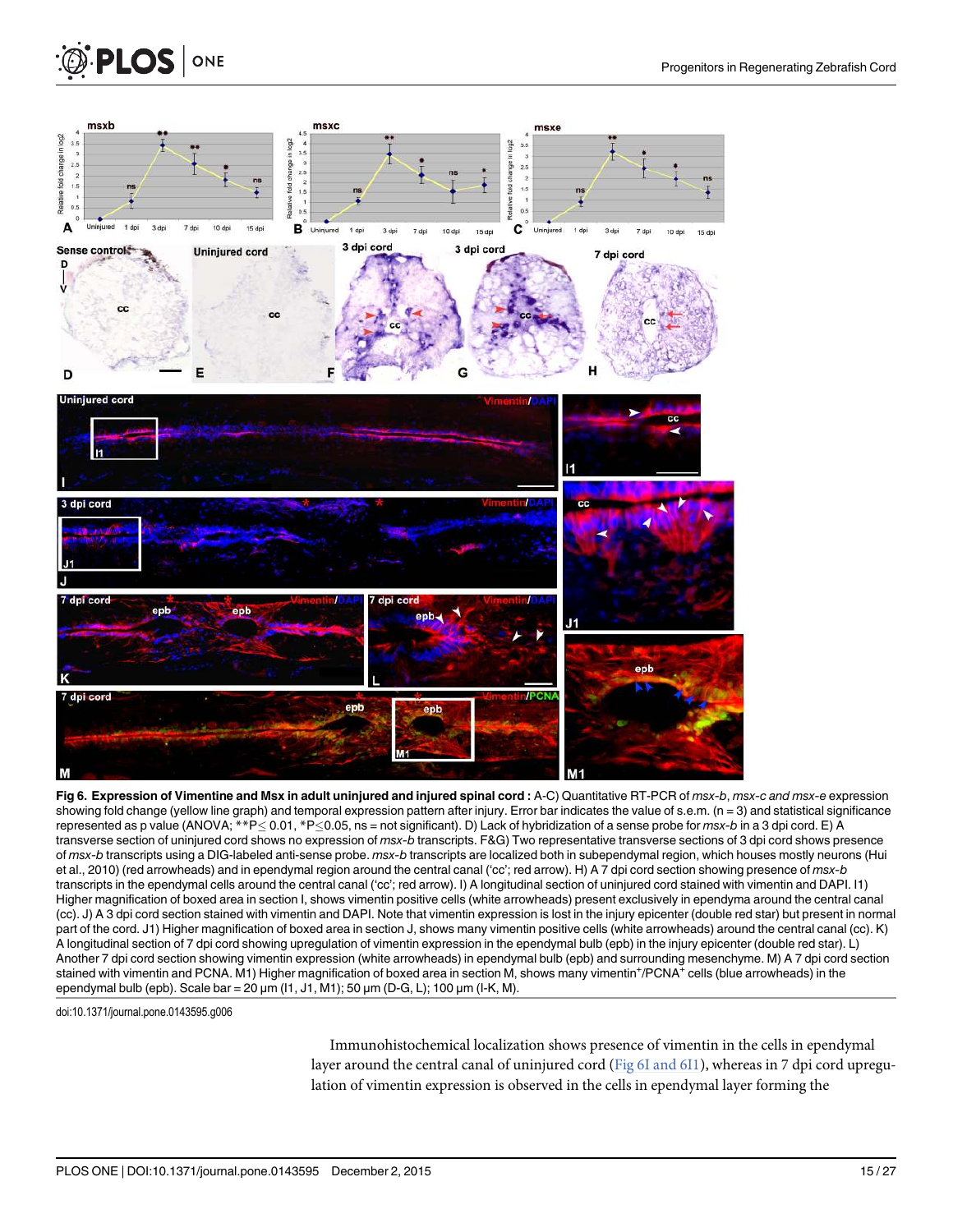ependymal bulb–a structure widely recognized in injured cord in both urodele [43] and fish [6] (Fig 6K and 6L). There is an initial loss of expression of vimentin in 3 dpi cord in the injury epicenter (Fig 6J), followed by an increased filamentous nature of expression in 7 dpi cord compared to uninjured cord (Fig 6K-6M). Expression of vimentin is associated with radial glia like cells around the central canal and with the mesenchymal cells around the ependymal bulb (Fig 6L). Many of these vimentin positive cells are in proliferating state and hence colocalized with PCNA in the 7 dpi cord (Fig 6M and 6M1).

#### **Discussions**

#### Presence of proliferating neural progenitors

CNS regeneration in zebrafish involves both axonal regrowth and reorganization of ependymal cells that proliferate, migrate and differentiate to give rise to the lost tissue. One of the primary responses following an injury is the proliferation that would eventually yield to both neuronal and glial cells. Adult CNS harbors a slowly dividing quiescent cell population but upon injury, these cell enters cell cycle, hence become transit amplifying and hence rapidly dividing [6,7,36]. Here we provide information on characters of different proliferating progenitors involved during neurogenesis and gliogenesis in the spinal cord of zebrafish before and after a crush injury.

#### Proliferating progenitors are Sox2 positive

Injury induced proliferation in fish cord occur both in grey as well as in the white matter of the cord and proliferation can be detected in 3 dpi cord, but the proliferative response peaks at 7 dpi cord [6]. Here we found that after injury almost all cells present around the ependyma are expressing Sox2 and some are expressing proliferation markers. Similarly, Sox2 expressing progenitor cell population also exists in fish optic tectum [14]. In the brain, these  $Sox2^{+}/\text{PCNA}^{+}$ population of cells are capable of self-renewal and hence referred as NSC [35]. Attempt has been made, to identify and analyse NSC in fish brain to exploit their potential to become different types of neural cells [5,14,36]. Sox2<sup>+</sup> cells are also thought to be neural progenitors in amphibian cord [30,48,74,75]. Radial glia, expressing GFAP, vimentin and aromatase are known to be involved in generation of new neurons  $[34,44,45,76,77]$  and providing vital support to migrating neurons [78,79]. Deletion of Sox2 in the axolotl cord resulted in defective proliferation of GFAP<sup>+</sup> cells. It has been suggested that Sox2 mediate expansion of neural stem cell pools are required for regenerating axolotl spinal cord  $[74]$ . Others reported Sox2 and GFAP are expressed in ependymo-radial glia in adult newt brain and they are in proliferating state [ $80$ ]. Presence of both Sox2<sup>+</sup>/GFAP<sup>+</sup> ependymo-radial glia and Sox<sup>+</sup>/NeuN<sup>+</sup> cells in subependyma have been demonstrated in axolotl spinal cord after transection injury [30]. We reported earlier the presence of  $Sox2^+$ /Brd $U^+$  cells in regenerating spinal cord, where we studied the expression of Sox2 to validate our cDNA array hybridization data [18]. In the present analysis, we have found that a significant rise of  $Sox2^+/BrdU^+$  cells  $(8-12\%)$  in injured cord suggesting the presence of NSC like proliferating progenitor during regeneration of adult zebrafish spinal cord. There is also a high fold increase ( $\sim$  5 fold) in sox2 mRNA level in injured cord (3 dpi) compared to uninjured cord. Further immunohistological analysis also supported our qRT-PCR analysis. Since we found that 6–9% of Sox2 expressing cells are also HuC/D positive, a marker expressed in newborn neurons, indicating that Sox2 positive cells are contributing to regenerative neurogenesis. [19] also reported upregulation of Sox2 in ependymal cells following transection injury in zebrafish spinal cord and suggested its role as proliferation initiator in ependymal cells as these  $Sox2^+$  cells also expressed PCNA, another proliferation marker at later time point of regeneration. Although they showed no evidence to suggest that these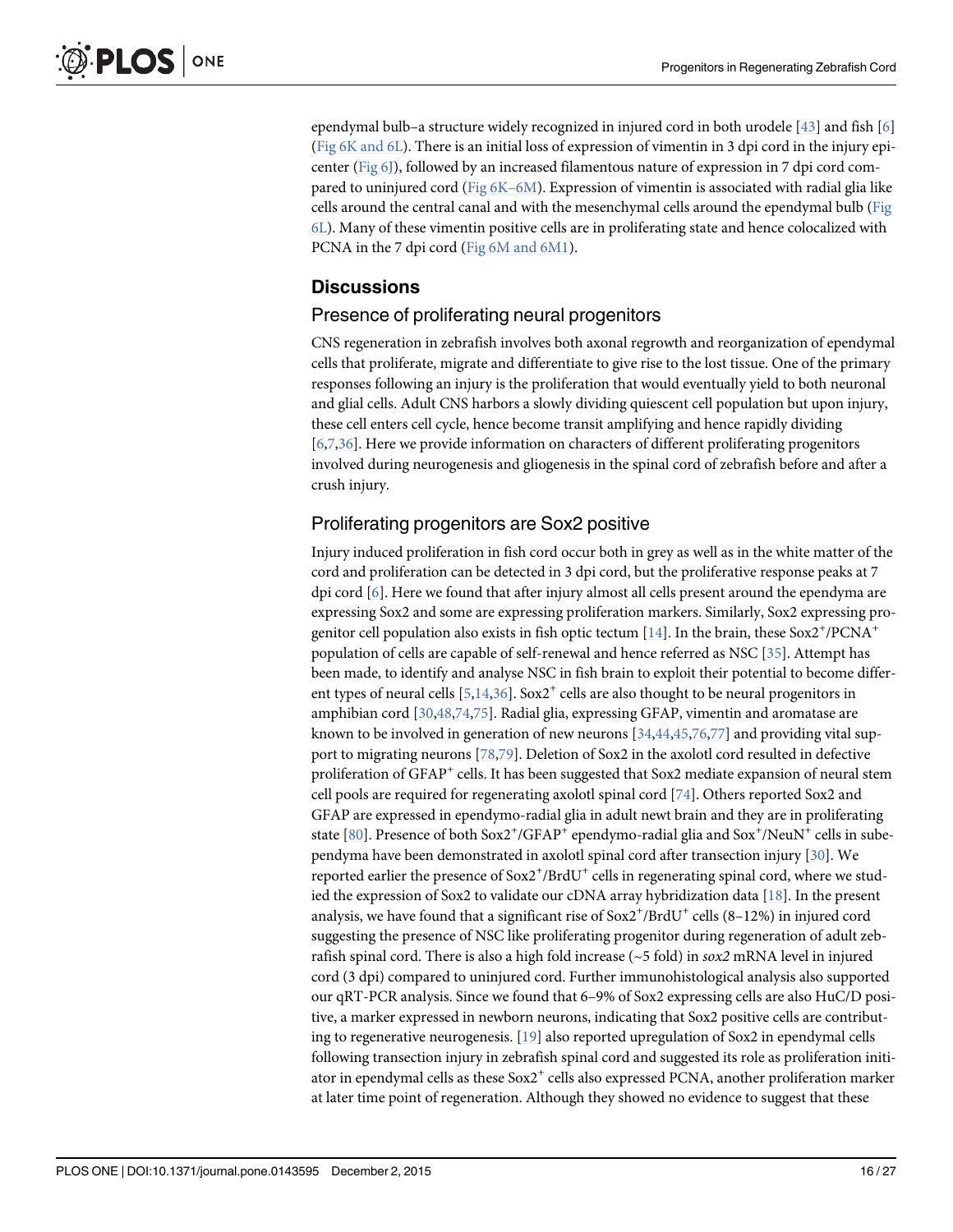cells are expressing neuronal marker after injury and thus contributing to regenerative neurogenesis. While experiment involving regeneration competent Xenopus larvae demonstrated massive proliferation Sox2/3<sup>+</sup> cells following injury, suggesting occurrence of neurogenesis as there are upregulations of several markers, such as doublecortin,  $\alpha$ -tubulin [75].

The expression of Sox2 in our analysis identifies a particular progenitor and is associated with neurogenic state of the progenitor, which was not shown earlier in regenerating zebrafish spinal cord [19]. These proliferating progenitors indeed generate new neurons as confirmed by the neuronal marker. Identification of newly born neurons and their morphological resemblance also corroborates with our previous analysis of the cellular identity in regenerating cord [6]. Apart from HuC/D<sup>+</sup> neuronal cells, GFAP<sup>+</sup> radial glias also express Sox2. Expression Sox2 in radial glia is probably related to neurogenic potential of radial glia [41,81] as shown in regenerating axolotl cord [30,74].

#### Presence of different types of glial progenitors

We have identified glial restricted precursors (GRP) of both astrocytic lineage and oligodendrocytic lineage by using A2B5 and NG2 in fish cord. GRP are also found in developing mammalian neural tube and that can give rise to astrocytes and oligodendrocytes [55,56]. A2B5 also represents O-2A progenitors and defines an intermediate glial precursor in embryonic cord [82–85]. We have shown that the number of A2B5 cells decrease after injury probably because there is initial tissue loss immediately after injury. Although injury epicentre of 3 dpi cord shows presence of some cells because of cell migration and proliferation and it continues until 7 dpi cord, where we see plenty of accumulated cells at the injury epicentre. The number of proliferating A2B5 expressing cells increased significantly in 7 dpi zebrafish cord. These cells are mostly present in white matter and may probably generate cells of astrocyte lineage. We found a good percentage of A2B5 immunoreactive cells are also expressing GFAP, as observed by others in developing mammalian CNS [86]. The presence of astrocyte precursors in injured zebrafish cord was further confirmed by TEM, where we have shown the presence of proliferating astrocyte progenitors in 7 dpi cord.

Recently it has been reported that  $A2B5^+$  cell line generated from another teleost brain exhibited markers for both astroglia and oligodendrocytes [33], although we observed very few A2B5<sup>+</sup> cells expressing NG2 -a marker for oligodendrocyte progenitor in injured cord. Others [87] reported that in adult human brain A2B5<sup>+</sup> progenitors could undergo a limited number of cell divisions in vitro and can generate oligodendrocyte. Adult A2B5<sup>+</sup> cells retain properties of progenitor cells when compared to post mitotic mature human oligodendrocytes and are more committed to the oligodendrocyte lineage than their fetal counterparts [88]. In adult teleost fish CNS, there is heterogeneity of stem cell; an overwhelming majority of adult stem cell in brain stem /spinal cord area is glia [89]. However, in regenerating zebrafish cord, only a minor population of A2B5 expressing cells colocalize with NG2. Our data also suggests that both A2B5 and NG2 expressing progenitor like cells exist in adult uninjured cord indicative of its embryonic character in the adult [90,91].

In mammalian SCI, upregulation of NG2 was observed in the oligodendrocyte progenitors and macrophages near injury epicenter [92]. In injured fish cord increase of both proliferating A2B5 and NG2 immunoreactive cells suggest injury induces proliferation of these glial progenitors. Both populations identify GRP like cells which are present predominantly in white matter. The cell type expressing NG2 in regenerating cord are few small cells and many elongated cells with long bipolar processes, unlike developing mammalian CNS, where large cells with multiple processes were observed [86]. It would be important to analyse the fates of various glial restricted precursors in fish spinal cord, since identity of these precursor may vary from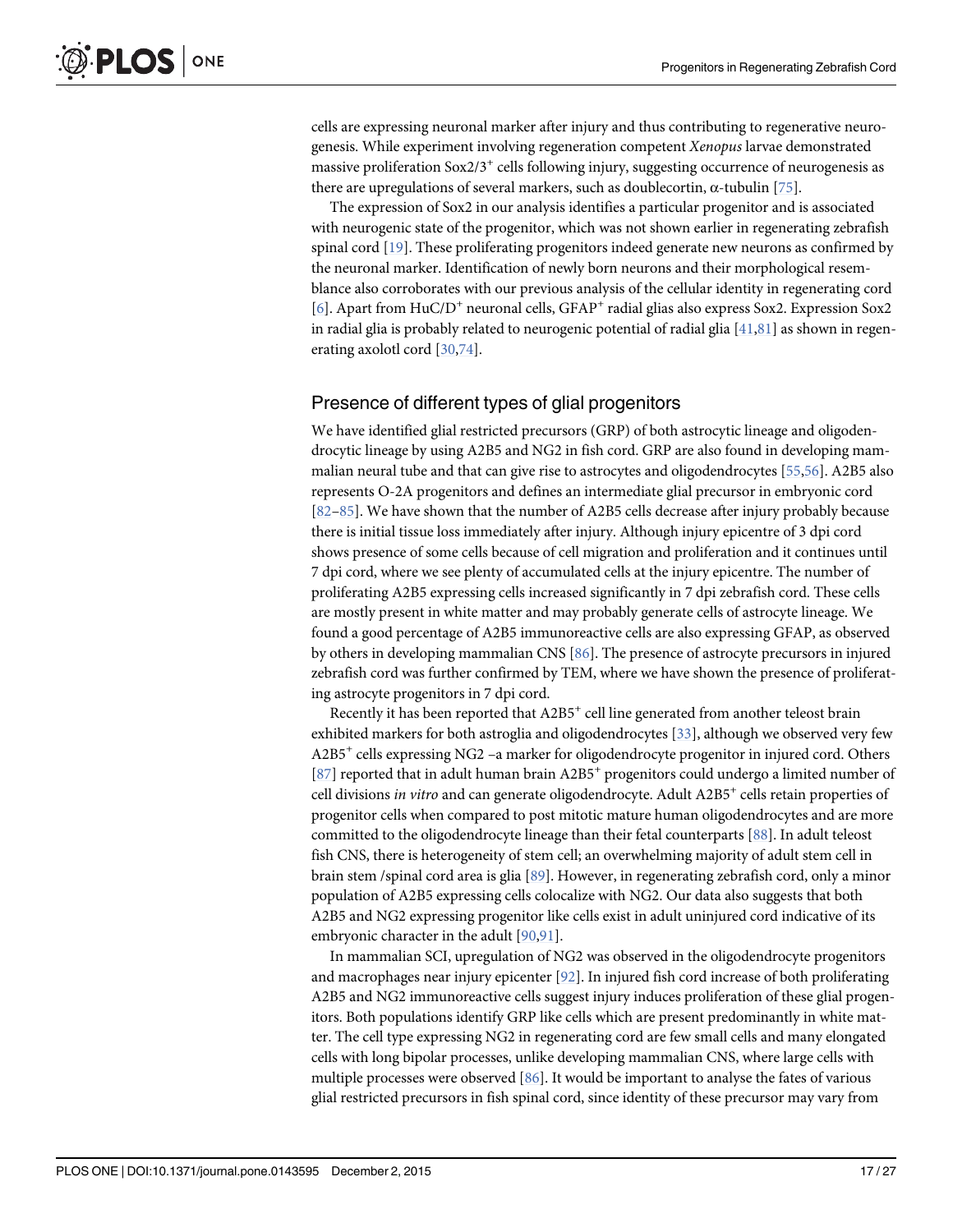mammalian counterpart, where new cells are generated from astrocytic stem cell [4,93,94]. Most importantly these glial precursors can respond to injury and participate in repair process in fish cord. Furthermore, unlike mammal, in teleost cord it has been reported recently that FGF dependent glial bridge formation facilitates axonal regeneration, suggesting that gliosis at injury site augments regeneration in fish cord [34].

#### Radial glia represents a heterogeneous population

We showed the presence of radial glia and its injury induced proliferation in adult cord [6], where we showed both slowly dividing and rapidly dividing cells. Among the radial glia in adult CNS, some are slowly dividing, at quiescent state, have capacity for self-renewal and while others can produce transient amplifying neuronal precursors during neurogenesis [95]. Therefore, dividing radial glia is not a homogeneous population. These cells are also associated with the remarkable ability of the CNS regeneration both in urodele and fish CNS [68,96]. Radial glial cells are neurogenic in a number of non-mammalian CNS both in adult and developing stage [79, 97]. In this context it is important to mention that in mammalian CNS, radial glia can come from multipotent neural stem cells and represent the remnant of stem cells in adult CNS and can generate both astrocytes and neurons [98,99]. Adult zebrafish telencephalon harbors heterogeneous population of radial glia with respect to their rates of division and expression of different markers like GFAP, GLAST, BLBP and RC2 [5,9,10,41]. We have identified different subtypes of radial glia in zebrafish cord before and after a crush injury. In uninjured cord these cells are present surrounding the ependymal canal and express markers like GFAP, BLBP and GLAST. Following an injury, increased incorporation of BrdU in cells expressing these markers suggests that many radial glial cells had started to proliferate. These radial glial cells in the zebrafish cord have clear ependymal feature, and possess motile cilia as observed in our TEM analysis and confirmed by others [68].

At least three different types of radial glial populations namely GLAST<sup>+</sup>/BLBP<sup>+</sup>, GLAST<sup>+</sup>/ GFAP<sup>+</sup> and GFAP<sup>+</sup>/GLAST<sup>-</sup> are present in uninjured cord. We also confirm the heterogeneity among these glial populations even when these are in proliferating state after injury. Radial glia are neurogenic in developing mammalian CNS [95,100] and others have shown that differentiated glia can express high level of GFAP and activated glia loose GFAP expression. These cells can also dedifferentiate to generate neurons and radial glia following injury induced proliferation in zebrafish cord [13,34]. Approximately 8% of the proliferating cells in zebrafish spinal cord differentiate into newly generated motor neurons after transection injury  $[13]$ . The ependymo-radial glia or radial glia in adult zebrafish CNS display key features of stem cells, like slowly dividing quiescent population, self-renewal and generation of different cell types [6,13,101]. Furthermore, distinct domain of ependymo-radial glia in adult injured cord can give rise to different types of neurons as different domains are specified by different combination of transcription factors. For examples motor neuron progenitor (pMN) like domain would express olig2/nkx6.1/pax6 and would generate motor neurons [68,102]. All these evidence indicates involvement of radial glia in neurogenesis of regenerating zebrafish cord.

Vimentin, an intermediate filament protein, labels radial glia in developing cortex [79,81]. In regenerating urodele cord, it is considered to be a NSC marker [44] and associated with epithelial-mesenchymal transition  $[43]$ . Expression of vimentin by injury-reactive ependymal cells in urodele cord was interpreted as the creation of embryonic environment where we see dedifferentiation and return of multipotent state progenitors [44]. In zebrafish cord, we show similar expression of vimentin in radial glia situated in the ependymal layer. An increased level expression of dividing radial glia with vimentin in injured cord indicates that the most dividing progenitor radial glia express vimentin.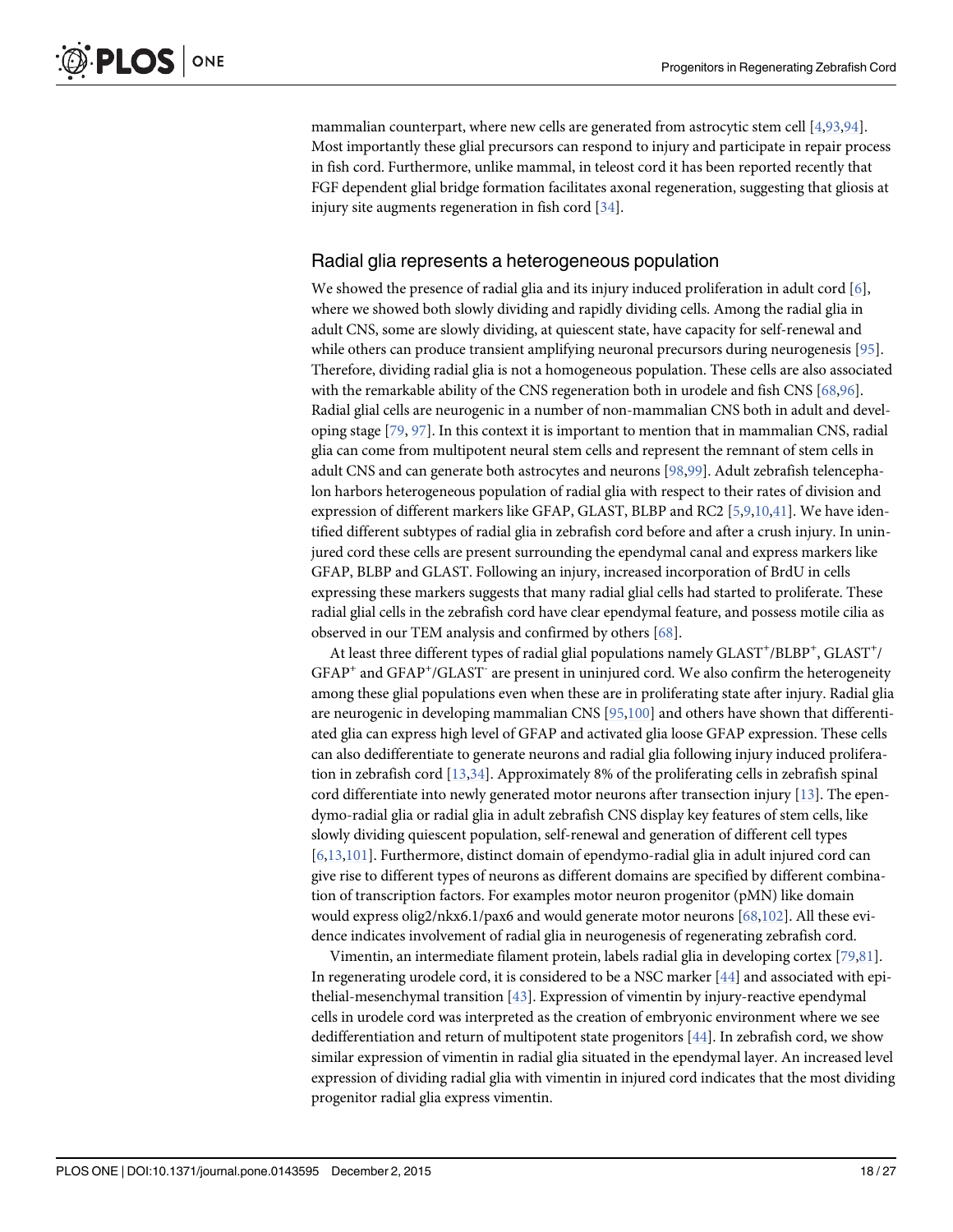#### Expression of markers related to cellular dedifferentiation and reprogramming in regenerating cord

Cellular dedifferentiation is a common phenomenon during the regeneration of various organs [29]. Epimorphic regeneration in urodele amphibians and teleost fish involve dedifferentiation, where terminally differentiated cells can convert to undifferentiated or less differentiated progenitors [103–105]. In zebrafish, dedifferentiation represents a key phenomenon during regeneration of heart, retina and fin where blastemal cells show lineage restriction [106–108]. Increased expression of transcription factor msx-1 is responsible for driving the terminally differentiated state towards undifferentiated state through the process of dedifferentiation [21, 109]. During the process of dedifferentiation, proliferation provides the basis for tissue regeneration and creation of new cell lineages [29]. Msx also keeps the blastemal cells in several organs in proliferating state  $[110-112]$ . Interestingly in *Xenopus*, Msx promotes spinal cord regeneration even during refractory period, from stage 45–47 [113]. Both  $msx-b$  (zebrafish homologue of Msx-1) and vimentin are upregulated in proliferating cells near or in the ependymal layer in zebrafish cord and thus suggesting a possible involvement of ependymal cells in the dedifferentiation process. Another possibility is the involvement of Schwann cell as a dedifferentiating cell population [29,106]. During development, Schwann cell precursor can dedifferentiate and redifferentiate to mature cells [114]. Similar presence of dedifferentiating and proliferating Schwann cells has been observed after nerve injury [115]. However, remyelinating Schwann cells in CNS are known to migrate from peripheral nervous system through spinal and cranial roots, meningeal fibres or autonomic supplies [116]. Presence of Schwann cell progenitors in regenerating zebrafish spinal cord is a unique feature, never been reported earlier and are involved in remyelination process as shown by TEM analysis. Although we cannot ascertain the origin of Schwann cells in injured spinal cord but we show presence of newly formed Schwann cells in the injured cord that may have generated through dedifferentiation and proliferation of mature Schwann cells. In future role of Schwann cell in regenerating cord need s to investigated, since these cells may play important role in creating regeneration permissive niche.

Another promising procedure to be exploited for regenerative therapies is cellular reprogramming where somatic cells can be converted into stem cells. Reprogramming process is known to involve four core transcription factors Oct4 (zebrafish homologue of Pou5f1), Sox2, cMyc and Klf4 [25,27,117,118]. It has also been suggested that dedifferentiation is a common cellular mechanism during induction of pluripotent stem cells and during appendage regeneration in fish and urodele amphibians [29,103,105]. Whether CNS regeneration in zebrafish is due to presence of resident stem cell population or due to reprogramming of mature cells is not clear. However during appendage regeneration, it has been suggested that both mechanisms i.e., dedifferentiation and activation of stem cell population are involved [119,120]. To understand the origin and fate of the new cells generated during CNS regeneration, the developmental potential (multipotent) of the suggested cell types needs to be explored. Expression of several reprogramming genes has been reported during regeneration of lens, fin and limb [25,121]. Among the four most commonly used reprogramming genes, we have shown upregulated expression of  $pousf1$  and Sox2 in neural progenitors which are probably involved in specifying neural progenitors during neurogenesis after injury. Similar role in neurogenesis for Sox2 has also been described in mouse  $[122]$  and zebrafish brain  $[11,36]$ .

Our qRT-PCR analysis and cDNA array data indicate that there is increased expression of *pou5f1* in regenerating zebrafish cord [18]. Others reported, expression of *pou5f1* in normal and regenerating fins concluding that  $pou5f1$  is required for fin regeneration but not crucial for blastema formation  $[25]$ . Three genes pou5f1, sox2 and msx-b all are required for the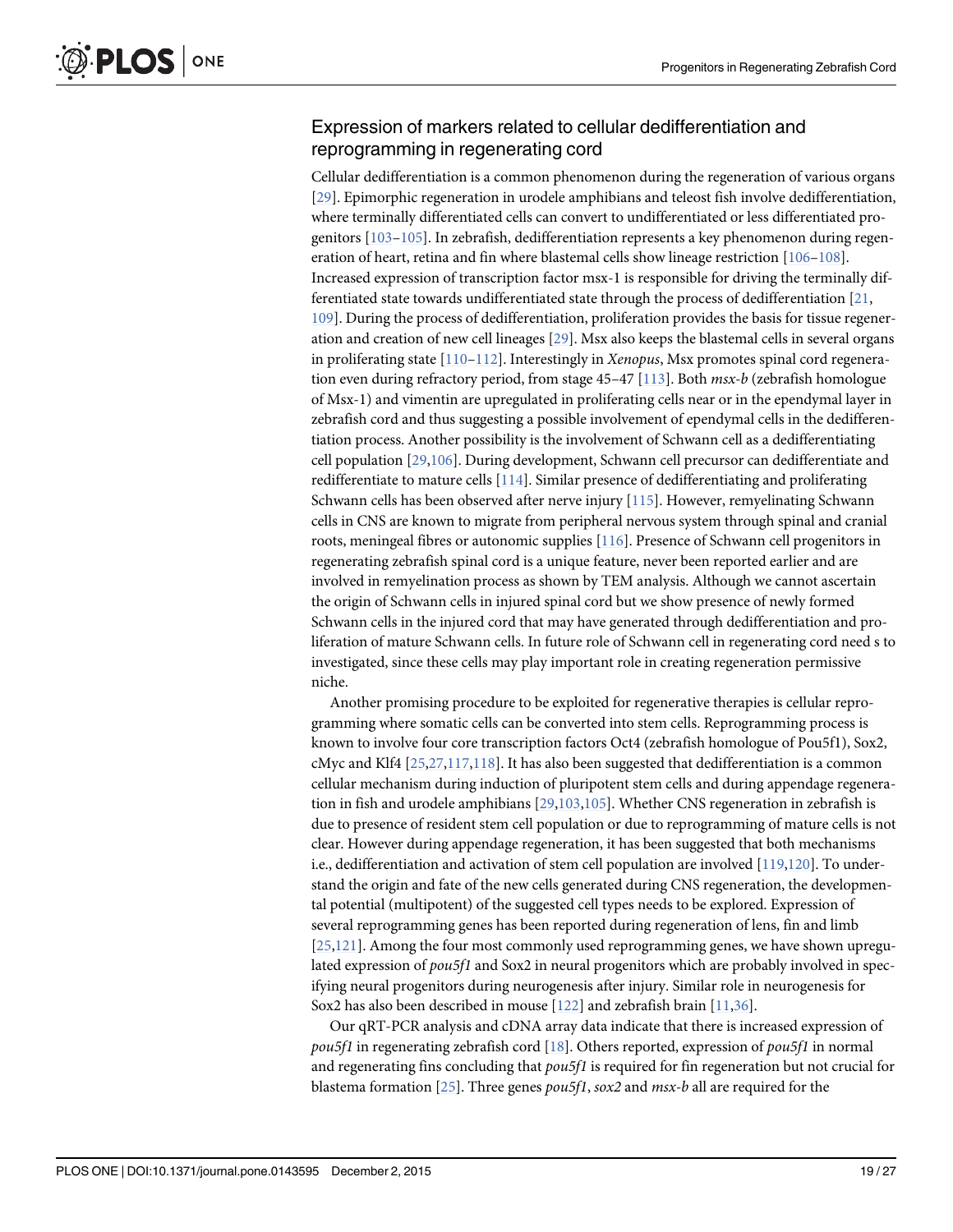regenerative outgrowth [25]. We did not obtain any blastema like structure in regenerating cord because of the nature of injury but interestingly all these three genes are upregulated after injury suggestive of a common underlying genetic mechanism regulating the regenerative processes in this species. Pou5f1 is normally expressed in subependymal regions housed by neurons in uninjured cords suggestive of the fact that even uninjured zebrafish cord is neurogenic and pou5f1 is associated with neurogenesis  $[38,123]$ . Upon injury, OCT4 is associated with different kind of cell types initially but expression later becomes concentrated in newborn neuronal cells suggesting their role in neurogenesis. It is unlikely that it confers real pluripotency, although direct reprogramming of human neural stem cells by OCT4 has been reported in vitro [28,124].

In future, the involvement of *pou5f1* and other genes in reprogramming of neural cells in zebrafish should be addressed by designing more thorough genetic and functional analysis. In the present context of understanding the mechanism of in vivo regeneration, we can interpret that regenerating spinal cord harbors multiple proliferating progenitors as identified by us using known markers of different progenitors. There are high levels of injury induced proliferation, both glia and neurons are generated from endogenous progenitor cells and different types progenitors are involved during regeneration of spinal cord. The genes related to cellular dedifferentiation are also expressed in various cell types. Further genetic dissection of endogenous regenerative potential of adult spinal cord would allow us to use zebrafish as an ideal model to facilitate the development of improved therapeutic strategy for CNS injury and neurodegenerative diseases.

#### Supporting Information

S1 Fig. Immunohistochemical analysis of neural progenitors: A) A transverse section of 7 dpi cord showing many  $\text{SOX2}^+$  cells (white arrow)in gray matter and predominantly around the central canal (cc). B) A 7 dpi cord section shows  $SOX<sup>+</sup>/BrdU<sup>+</sup>$  proliferating cells (white arrowheads). C) A 7 dpi cord section stained with SOX2 and HuC/D. Subependymal region of the cord shows some colocalized  $SOX2^+/HuC/D^+$  cells (yellow arrowheads). D) A 7 dpi cord section stained with SOX2 and GFAP. Some of the SOX2<sup>+</sup> cells around central canal (cc) are also GFAP<sup>+</sup> (grey arrowheads). Scale bar = 50 μm (A-D). (TIF)

S2 Fig. Immunohistochemical analysis of glial progenitors: A-B) Transverse section of an uninjured cord stained with A2B5 and GFAP (A) and its corresponding DIC image (B). A1) Higher magnification of boxed area in section A showing A2B5 and GFAP colocalized cells (white arrowheads). C-D) Transverse section of a 7 dpi cord stained with A2B5 and GFAP (C) and its corresponding DIC image (D). C1) Higher magnification of boxed area in section C showing many A2B5 and GFAP colocalized cells (white arrowheads) predominantly in white matter. E-F) A 7 dpi cord section stained with A2B5 and NG2 (E) and its corresponding DIC image (F). E1) Higher magnification of boxed area of section E showing few A2B5<sup>+</sup> and NG2<sup>+</sup> cells (yellow arrowheads) in the white matter. 'cc' denotes central canal of the cord. Scale  $bar = 50 \mu m (A - F)$ ; 20  $\mu m (A1, C1, E1)$ . (TIF)

S3 Fig. Immunohistochemistry of negative controls: A-D) Transverse section of a 7 dpi cord stained without primary antibody A2B5 for negative control in injured cord of Fig 2E. No primary antibody A2B5 (A), DAPI (B), Merge (C) and DIC (D). E-H) Transverse section of a 7 dpi cord stained without primary antibody NG2 for negative control in injured cord of Fig 2Q. No primary antibody NG2 (E), DAPI (F), Merge (G) and DIC (H). 'cc' denotes central canal of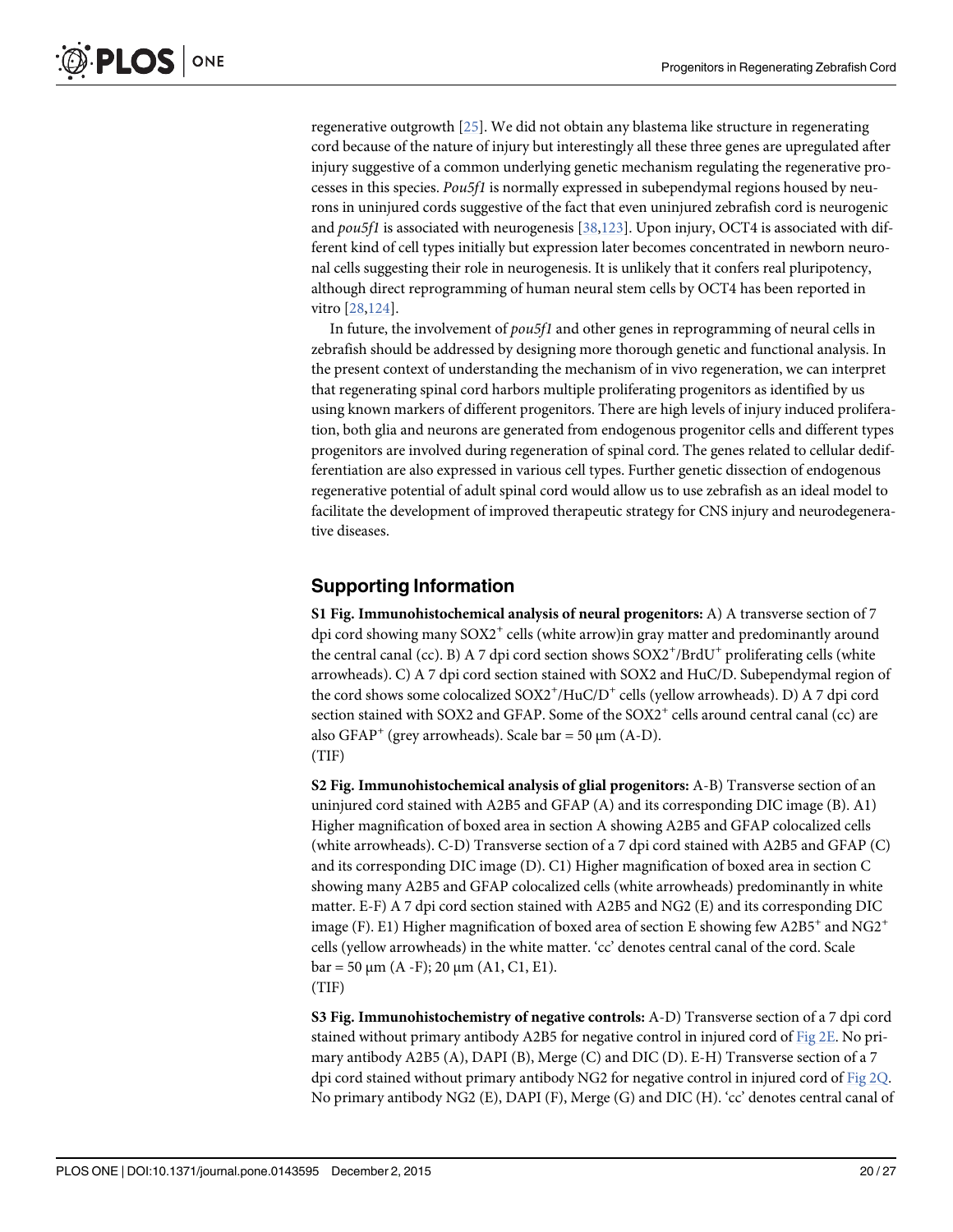the cord. Scale bar =  $30 \mu m$ . (TIF)

S4 Fig. Quantification of neural and glial progenitors: A) Quantification of  $\mathsf{CNPase}^+ \mathsf{/MAG}^+$ and CNPase<sup>+</sup>/GFAP<sup>+</sup> cells in uninjured and 10 dpi cord. Values represent as mean ± s.e.m.  $(n = 3)$ . Statistical significance represented as p value (Student's t-test; \*\*p<0.01, 'NS' denotes not significant). B) Quantification of OCT4<sup>+</sup>/HuC/D<sup>+</sup>, OCT4<sup>+</sup>/BrdU<sup>+</sup> and OCT4<sup>+</sup>/A2B5<sup>+</sup> colocalized cells in uninjured and 7 dpi cord. Values represent as mean  $\pm$  s.e.m. (n = 3). Level of significance represented as p value (Student's t-test;  $\frac{*}{P}$  < 0.05,  $\frac{*}{P}$  < 0.01). C) Quantitative expression of Msx-1 protein at different time points by using ELISA. Values indicate mean ± s. e.m. (n = 3) and statistical significance shown as p value (ANOVA;  $p$   $<$  0.05). (TIF)

S5 Fig. Western blot analysis in zebrafish tissue: Western blot analysis of MAG, CNPase, NG2 and OCT4 protein in zebrafish uninjured and injured (10 dpi and 7 dpi cord respectively) spinal cord tissues. GAPDH represents as internal loading control for uninjured and respective injured spinal cord tissue.

(TIF)

S6 Fig. Immunohistochemical analysis of OCT4: A-D) Uninjured cord section of Fig 5I shown in separate images immunostained with OCT4, HuC/D and DAPI. E-H) The 7 dpi cord section of Fig 5J shown in separate images immunostained with OCT4, HuC/D and DAPI. I-K) Uninjured cord section of Fig 5K shown in separate images immunostained with OCT4 and BrdU. L-N) The 7 dpi cord section of Fig 5L shown in separate images immunostained with OCT4 and BrdU. O-R) The 7 dpi cord section of Fig 5M shown in separate images immunostained with OCT4, A2B5 and DAPI. The insets I, II and III in panel R, indicate three different representative OCT4 and A2B5 colocalized cells. Scale bar = 20 μm. (TIF)

S1 Table. Quantification of Sox2<sup>+</sup> cells colocalized with BrdU, HuC/D and GFAP in uninjured and injured cord at various time points. Values represented as mean  $\pm$  s.e.m. (n = 5), Statistical significance as p value (Student's t-test; \*\*p<0.01, \*\*\*p<0.001). (DOC)

S2 Table. Quantification of A2B5<sup>+</sup>, NG2<sup>+</sup>, A2B5<sup>+</sup>/BrdU<sup>+</sup> and NG2<sup>+</sup>/BrdU<sup>+</sup> cells in uninjured and injured cord sections of various time points. Values represented as mean  $\pm$  s.e.m.  $(n = 5)$ , Statistical significance as p value (Student's t-test; \*\*p<0.01, \*\*\*p<0.001). (DOC)

S3 Table. Comparison of pluripotency related genes expressed in various regenerating tissues in different species. (DOC)

#### Acknowledgments

This work was supported by Department of Biotechnology (Grant no. BT/PR5489/AAQ/03/ 245/2004 and DBT/BT/PR13953/AAQ/03/523/2010), Ministry of Science and Technology, Govt. of India to Sukla Ghosh. We would like to thank the team of SAIF-AIIMS (DST), New Delhi, India for their help in TEM sample preparation. We would like to thank Dr. S. Mathavan, GIS, Singapore for providing in situ hybridization probes. S. P. Hui is recipient of a senior research fellowship from the Council of Scientific and Industrial Research, Govt. of India. We would like to thank Dr. Kirat Ganguly for technical assistance in running Western blot analysis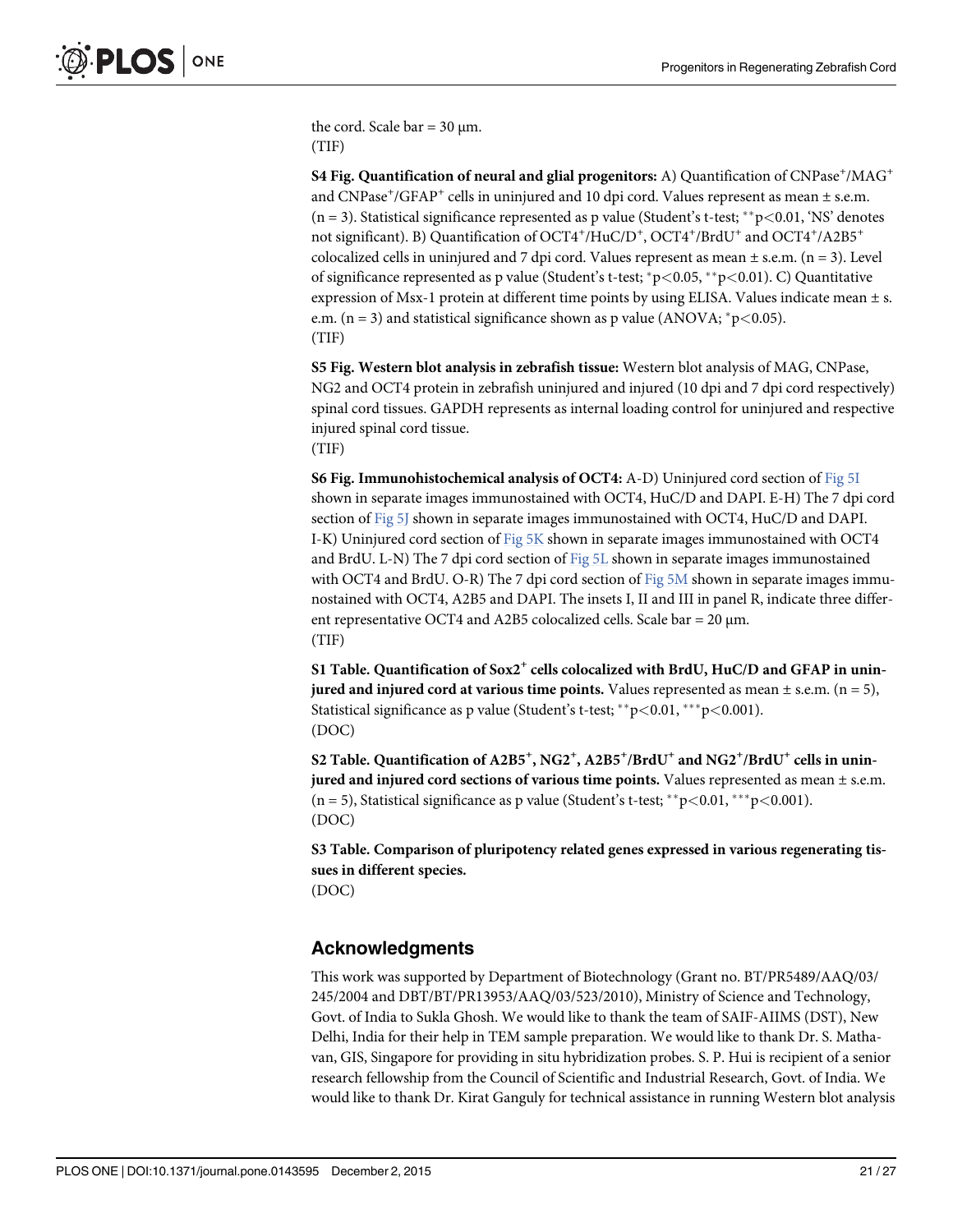and Arijita Basu for running immunohistochemical analysis with vimentin antibody. We are grateful to Dr. S. Mukhopadhyay of University of Calcutta and Dr. David Gardiner, UC Irvine for critically reading the manuscript.

#### Author Contributions

Conceived and designed the experiments: SG SPH. Performed the experiments: SPH TCN. Analyzed the data: SG SPH TCN. Wrote the paper: SG SPH.

#### References

- 1. García-Verdugo JM, Ferrón S, Flames N, Collado L, Desfilis E, Font E. The proliferative ventricular zone in adult vertebrates: a comparative study using reptiles, birds, and mammals. Brain Res Bull. 2002; 57: 765–775. PMID: 12031273
- 2. Goldman SA. Adult neurogenesis: from canaries to the clinic. J Neurobiol. 1998; 36: 267–286. PMID: 9712309
- 3. Zupanc GK. Adult neurogenesis and neuronal regeneration in the central nervous system of teleost fish. Brain Behav Evol. 2001; 58: 250-275. PMID: 11978945
- 4. Doetsch F, Caillé I, Lim DA, García-Verdugo JM, Alvarez-Buylla A. Subventricular zone astrocytes are neural stem cells in the adult mammalian brain. Cell. 1999; 97: 703–716. PMID: 10380923
- 5. Adolf B, Chapouton P, Lam CS, Topp S, Tannhäuser B, Strähle U, et al. Conserved and acquired features of adult neurogenesis in the zebrafish telencephalon. Dev Biol. 2006; 295: 278–293. PMID: 16828638
- 6. Hui SP, Dutta A, Ghosh S. Cellular response after crush injury in adult zebrafish spinal cord. Dev Dyn. 2010; 239: 2962–2979. doi: 10.1002/dvdy.22438 PMID: 20931657
- 7. Kizil C, Kaslin J, Kroehne V, Brand M. Adult neurogenesis and brain regeneration in zebrafish. Dev Neurobiol. 2012; 72: 429–461. doi: 10.1002/dneu.20918 PMID: 21595047
- 8. Sîrbulescu RF, Zupanc GKH. Neuronal regeneration, In: Evans DH, Claiborne JB, Currie S, editors. The Physiology of Fishes, Fourth ed. CRC Press, Boca Raton, 2013. pp. 405–441.
- 9. Chapouton P, Jagasia R, Bally-Cuif L. Adult neurogenesis in non-mammalian vertebrates. Bioessays. 2007; 29: 745–757. PMID: 17621643
- 10. Grandel H, Kaslin J, Ganz J, Wenzel I, Brand M. Neural stem cells and neurogenesis in the adult zebrafish brain: origin, proliferation dynamics, migration and cell fate. Dev Biol. 2006; 295: 263–277. PMID: 16682018
- 11. Kaslin J, Ganz J, Geffarth M, Grandel H, Hans S, Brand M. Stem cells in the adult zebrafish cerebellum: initiation and maintenance of a novel stem cell niche. J Neurosci. 2009; 29: 6142–6153. doi: 10. 1523/JNEUROSCI.0072-09.2009 PMID: 19439592
- 12. Hinsch K, Zupanc GK. Generation and long-term persistence of new neurons in the adult zebrafish brain: a quantitative analysis. Neuroscience. 2007; 146: 679-696. PMID: 17395385
- 13. Reimer MM, Sörensen I, Kuscha V, Frank RE, Liu C, Becker CG, et al. Motor neuron regeneration in adult zebrafish. J Neurosci. 2008; 28: 8510–8516. doi: 10.1523/JNEUROSCI.1189-08.2008 PMID: 18716209
- 14. Ito Y, Tanaka H, Okamoto H, Ohshima T. Characterization of neural stem cells and their progeny in the adult zebrafish optic tectum. Dev Biol. 2010; 342: 26–38. doi: 10.1016/j.ydbio.2010.03.008 PMID: 20346355
- 15. Raymond PA, Barthel LK, Bernardos RL, Perkowski JJ. Molecular characterization of retinal stem cells and their niches in adult zebrafish. BMC Dev Biol. 2006; 6:36. PMID: 16872490
- 16. Sîrbulescu RF, Ilieş I, Zupanc GKH. Quantitative analysis reveals dominance of gliogenesis over neurogenesis in an adult brainstem oscillator. Dev Neurobiol. 2014; 74: 934–952. doi: 10.1002/dneu. 22176 PMID: 24639054
- 17. Alvarez-Buylla A, Seri B, Doetsch F. Identification of neural stem cells in the adult vertebrate brain. Brain Res Bull. 2002; 57: 751–758. PMID: 12031271
- 18. Hui SP, Sengupta D, Lee SGP, Sen T, Kundu S, Mathavan S, et al. Genome wide expression profiling during spinal cord regeneration identifies comprehensive cellular responses in zebrafish. PLoS ONE. 2014; 20: e84212.
- 19. Ogai K, Nakatani K, Hisano S, Sugitani K, Koriyama Y, Kato S. Function of Sox2 in ependymal cells of lesioned spinal cords in adult zebrafish. Neurosci Res. 2014; 88: 84–87. doi: 10.1016/j.neures.2014. 07.010 PMID: 25150399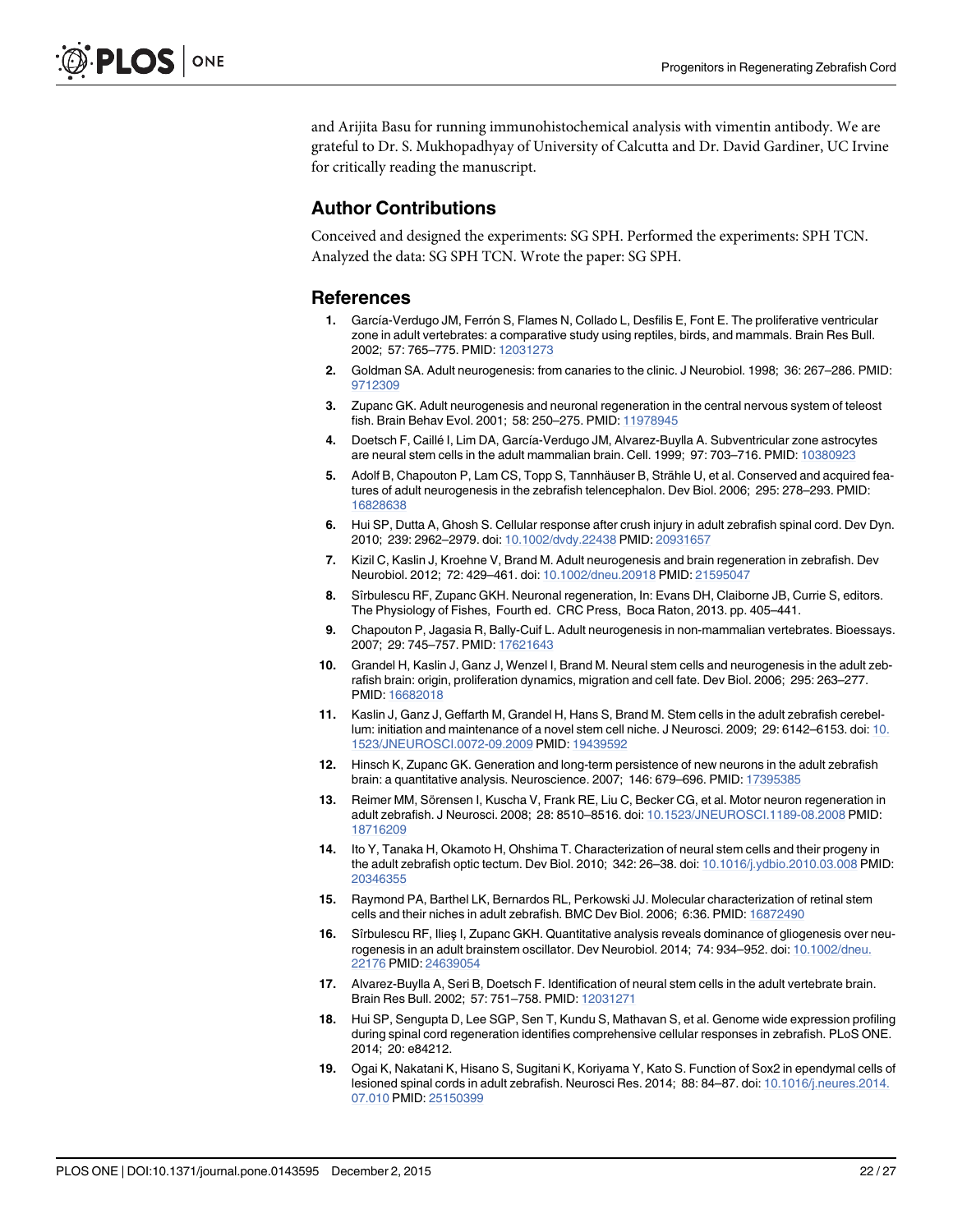- 20. Gardiner DM, Muneoka K, Bryant SV. The migration of dermal cells during blastema formation in axolotls. Dev Biol. 1986; 118: 488–93. PMID: 3792618
- 21. Echeverri K, Clarke JD, Tanaka EM. In vivo imaging indicates muscle fiber dedifferentiation is a major contributor to the regenerating tail blastema. Dev Biol. 2001; 236: 151–164. PMID: 11456451
- 22. Satoh A, Bryant SV, Gardiner DM. Regulation of dermal fibroblast dedifferentiation and redifferentiation during wound healing and limb regeneration in the Axolotl. Dev Growth Differ. 2008; 50: 743– 754. doi: 10.1111/j.1440-169X.2008.01072.x PMID: 19046162
- 23. Knopf F, Hammond C, Chekuru A, Kurth T, Hans S, Weber CW, et al. Bone regenerates via dedifferentiation of osteoblasts in the zebrafish fin. Dev Cell. 2011; 20: 713–724. doi: 10.1016/j.devcel.2011. 04.014 PMID: 21571227
- 24. Brockes JP, Kumar A. Plasticity and reprogramming of differentiated cells in amphibian regeneration. Nat Rev Mol Cell Biol. 2002; 3: 566–574. PMID: 12154368
- 25. Christen B, Robles V, Raya M, Paramonov I, Izpisúa Belmonte JC. Regeneration and reprogramming compared. BMC Biology. 2010; 8: 5. doi: 10.1186/1741-7007-8-5 PMID: 20089153
- 26. Stocum DL, Cameron JA. Looking proximally and distally: 100 years of limb regeneration and beyond. Dev Dyn. 2011; 240: 943–968. doi: 10.1002/dvdy.22553 PMID: 21290477
- 27. Yamanaka S. Pluripotency and nuclear reprogramming. Philos Trans R Soc Lond B Biol Sci. 2008; 363: 2079–2087. doi: 10.1098/rstb.2008.2261 PMID: 18375377
- 28. Kim JB, Greber B, Araúzo-Bravo MJ, Meyer J, Park KI, Zaehres H, et al. Direct reprogramming of human neural stem cells by OCT4. Nature. 2009b; 461: 649–653.
- 29. Eguizabal C, Montserrat N, Veiga A, Izpisua Belmonte JC. Dedifferentiation, transdifferentiation, and reprogramming: future directions in regenerative medicine. Semin Reprod Med. 2013; 31: 82–94. doi: 10.1055/s-0032-1331802 PMID: 23329641
- 30. Hui SP, Monaghan JR, Voss SR, Ghosh S. Expression pattern of Nogo-A, MAG, and NgR in regenerating urodele spinal cord. Dev Dyn. 2013; 242: 847–860. doi: 10.1002/dvdy.23976 PMID: 23592243
- 31. Kasai N, Yu RK. The monoclonal antibody A2B5 is specific to ganglioside GQ1c. Brain Res. 1983; 277:155–158. PMID: 6640289
- 32. Scolding NJ, Rayner PJ, Compston DA. Identification of A2B5-positive putative oligodendrocyte progenitor cells and A2B5-positive astrocytes in adult human white matter. Neuroscience. 1999; 89: 1–4. PMID: 10051212
- 33. Wen CMM, Wang CSS, Chin TCC, Cheng STT, Nan FHH. Immunochemical and molecular characterization of a novel cell line derived from the brain of Trachinotus blochii (Teleostei, Perciformes): A fish cell line with oligodendrocyte progenitor cell and tanycyte characteristics. Comparative biochemistry and physiology. Part A, Molecular & integrative physiology. 2010; 156: 224–31.
- 34. Goldshmit Y, Sztal TE, Jusuf PR, Hall TE, Nguyen-Chi M, Currie PD. Fgf-dependent glial cell bridges facilitate spinal cord regeneration in zebrafish. J Neurosci. 2012; 32: 7477–7492. doi: 10.1523/ JNEUROSCI.0758-12.2012 PMID: 22649227
- 35. Lam CS, März M, Strähle U. gfap and nestin reporter lines reveal characteristics of neural progenitors in the adult zebrafish brain. Dev Dyn. 2009; 238: 475–486. doi: 10.1002/dvdy.21853 PMID: 19161226
- 36. März M, Chapouton P, Diotel N, Vaillant C, Hesl B, Takamiya M, et al. Heterogeneity in progenitor cell subtypes in the ventricular zone of the zebrafish adult telencephalon. Glia. 2010; 58: 870–888. doi: 10.1002/glia.20971 PMID: 20155821
- 37. Girolamo F, Ferrara G, Strippoli M, Rizzi M, Errede M, Trojano M, et al. Cerebral cortex demyelination and oligodendrocyte precursor response to experimental autoimmune encephalomyelitis. Neurobiol Dis. 2011; 43: 678–89. doi: 10.1016/j.nbd.2011.05.021 PMID: 21679768
- 38. Guo Y, Ma L, Cristofanilli M, Hart RP, Hao A, Schachner M. Transcription factor Sox11b is involved in spinal cord regeneration in adult zebrafish. Neuroscience. 2011; 172: 329-341. doi: 10.1016/j. neuroscience.2010.10.026 PMID: 20951776
- 39. Lyck L, Dalmau I, Chemnitz J, Finsen B, Schrøder HD. Immunohistochemical markers for quantitative studies of neurons and glia in human neocortex. J Histochem Cytochem. 2008; 56: 201–221. PMID: 17998570
- 40. Deng HX, Chen W, Hong ST, Boycott KM, Gorrie GH, Siddique N, et al. Mutations in UBQLN2 cause dominant X-linked juvenile and adult-onset ALS and ALS/dementia. Nature. 2011; 477: 211–215. doi: 10.1038/nature10353 PMID: 21857683
- 41. Pinto L, Gotz M. Radial glial cell heterogeneity: the source of diverse progeny in the CNS. Prog Neurobiol. 2007; 83: 2–23. PMID: 17580100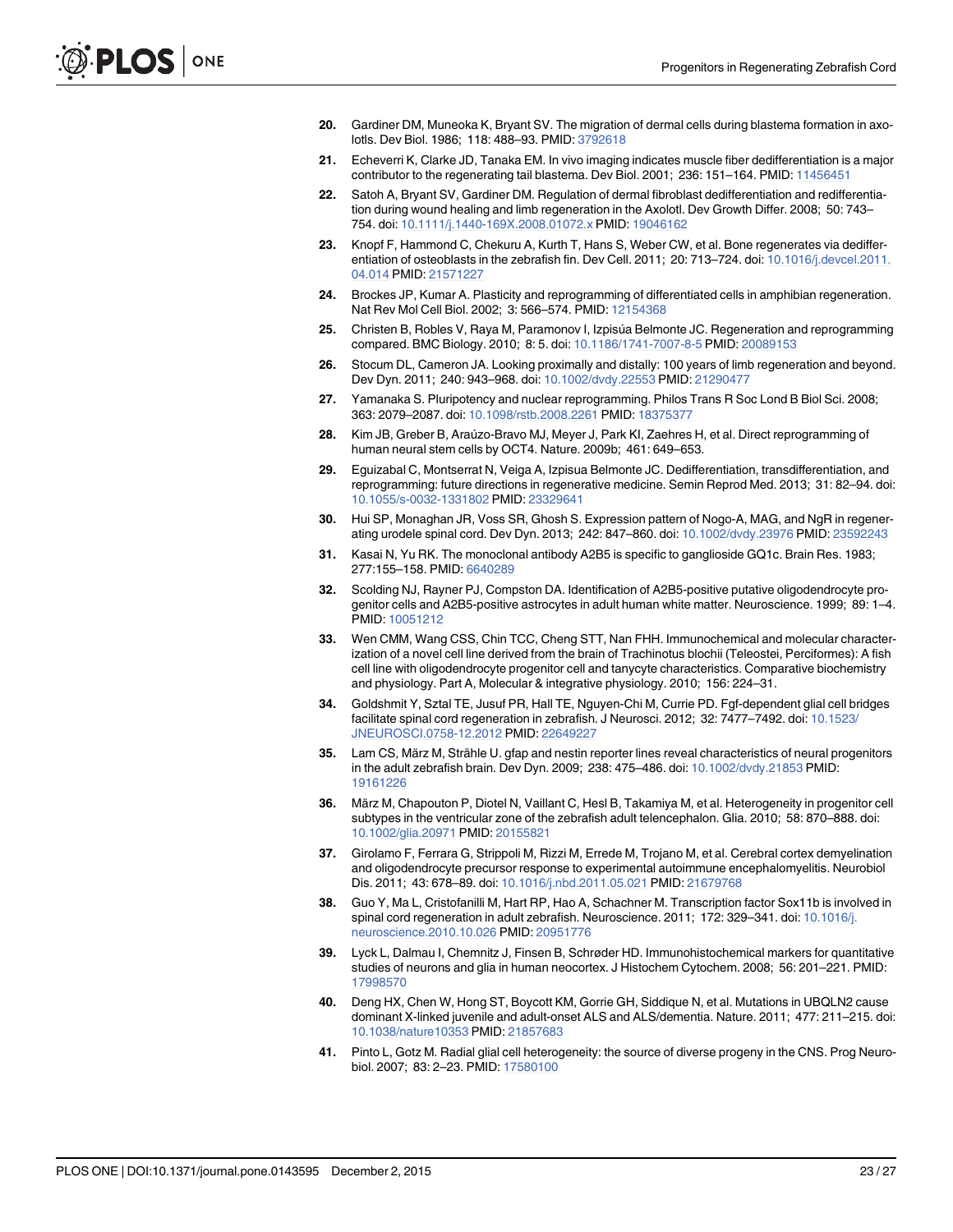- 42. Lian Q, Zhang Y, Zhang J, Zhang HK, Wu X, Zhang Y, et al. Functional mesenchymal stem cells derived from human induced pluripotent stem cells attenuate limb ischemia in mice. Circulation. 2010; 121: 1113–1123. doi: 10.1161/CIRCULATIONAHA.109.898312 PMID: 20176987
- 43. O'Hara CM, Egar MW, Chernoff EA. Reorganization of the ependyma during axolotl spinal cord regeneration: changes in intermediate filament and fibronectin expression. Dev Dyn. 1992; 193: 103– 115. PMID: 1374657
- 44. Walder S, Zhang F, Ferretti P. Up-regulation of neural stem cell markers suggests the occurrence of dedifferentiation in regenerating spinal cord. Dev Genes Evol. 2003; 213: 625–630. PMID: 14608505
- 45. Zupanc GK, Clint SC. Potential role of radial glia in adult neurogenesis of teleost fish. Glia. 2003; 43: 77–86. PMID: 12761870
- 46. Tanaka EM, Ferretti P. Considering the evolution of regeneration in the central nervous system. Nat Rev Neurosci. 2009; 10: 713–723. doi: 10.1038/nrn2707 PMID: 19763104
- 47. Sousa S1, Valerio F, Jacinto A. A new zebrafish bone crush injury model. Biol Open. 2012; 1: 915– 21. doi: 10.1242/bio.2012877 PMID: 23213486
- 48. Gaete M, Muñoz R, Sánchez N, Tampe R, Moreno M, Contreras EG, et al. Spinal cord regeneration in Xenopus tadpoles proceeds through activation of Sox2-positive cells. Neural Development. 2012; 7: 13. doi: 10.1186/1749-8104-7-13 PMID: 22537391
- 49. Herbert EN. "Nuclear/Cytoplasmic Ratio (N/C) and Nuclear Chromatin". Diagnostic cell pathology in tissue and smears. New York & London: Grune & Stratton. 1967. pp. 15–16.
- 50. Tsupykov O. Ultrastructural analysis of murine hippocampal neural progenitor cells in culture. Microsc Res Tech. 2015; 78:128–133. doi: 10.1002/jemt.22454 PMID: 25399930
- 51. Ju B, Chen W, Spitsbergen JM, Lu J, Vogel P, Peters JL, et al. Activation of Sonic hedgehog signaling in neural progenitor cells promotes glioma development in the zebrafish optic pathway. Oncogenesis. 2014; 3: e96. doi: 10.1038/oncsis.2014.10 PMID: 24686726
- 52. Ugrumov MV, Chandrasekhar K, Borisova NA, Mitskevich MS. Light and Electron Microscopical Investigations on the Tanycyte Differentiation During the Perinatal Period in the Rat. Cell Tissue Res. 1979; 201: 295–303. PMID: 509484
- 53. Gotoh T, Hashimoto PH. Fine Structure of the Ependyma and Intercellular Junctions in the Area Postrema of the Rat. Cell Tissue Res. 1979; 201: 207–225. PMID: 509480
- 54. Mujtaba T, Piper DR, Kalyani A, Groves AK, Lucero MT, Rao MS. Lineage-restricted neural precursors can be isolated from both the mouse neural tube and cultured ES cells. Dev Biol. 1999; 214: 113–127. PMID: 10491261
- 55. Rao MS, Mayer-Proschel M. Glial-restricted precursors are derived from multipotent neuroepithelial stem cells. Dev Biol. 1997; 188: 48–63. PMID: 9245511
- 56. Rao MS, Noble M, Mayer-Pröschel M. A tripotential glial precursor cell is present in the developing spinal cord. Proc Natl Acad Sci U S A. 1998; 95: 3996–4001. PMID: 9520481
- 57. Han SS, Liu Y, Tyler-Polsz C, Rao MS, Fischer I. Transplantation of glial-restricted precursor cells into the adult spinal cord: survival, glial-specific differentiation, and preferential migration in white matter. Glia. 2004; 45: 1–16. PMID: 14648541
- 58. Levine JM, Reynolds R, Fawcett JW. The oligodendrocyte precursor cell in health and disease. Trends Neurosci. 2001; 24: 39–47. PMID: 11163886
- 59. Nishiyama A, Komitova M, Suzuki R, Zhu X. Polydendrocytes (NG2 cells): multifunctional cells with lineage plasticity. Nat Rev Neurosci. 2009; 10: 9–22. doi: 10.1038/nrn2495 PMID: 19096367
- 60. Luskin MB, Parnavelas JG, Barfield JA. Neurons, astrocytes, and oligodendrocytes of the rat cerebral cortex originate from separate progenitor cells: an ultrastructural analysis of clonally related cells. J Neurosci. 1993; 13:1730–1750. PMID: 8463848
- 61. Stensaas LJ. The ultrastructure of astrocytes, oligodendrocytes, and microglia in the optic nerve of urodele amphibians (A. punctatum, T. pyrrhogaster, T. viridescens). J Neurocytol. 1977; 6: 269–286. PMID: 903794
- 62. Jessen KR, Morgan L, Stewart HJ, Mirsky R. Three markers of adult non-myelin-forming Schwann cells, 217c (Ran-1), A5E3 and GFAP: development and regulation by neuron-Schwann cell interactions. Development. 1990; 109: 91–103. PMID: 2209471
- 63. Jessen KR, Mirsky R. Signals that determine Schwann cell identity. J Anat. 2002; 200: 367–376. PMID: 12090403
- 64. Saida K, Saida T. Proliferation of Schwann cells in demyelinated rat sciatic nerve. Acta Neuropathol (Berl). 1986; 71:251–258.
- 65. Kuscha V, Barreiro-Iglesias A, Becker CG, Becker T. Plasticity of tyrosine hydroxylase and serotonergic systems in the regenerating spinal cord of adult zebrafish. J Comp Neurol. 2012a; 520: 933–951.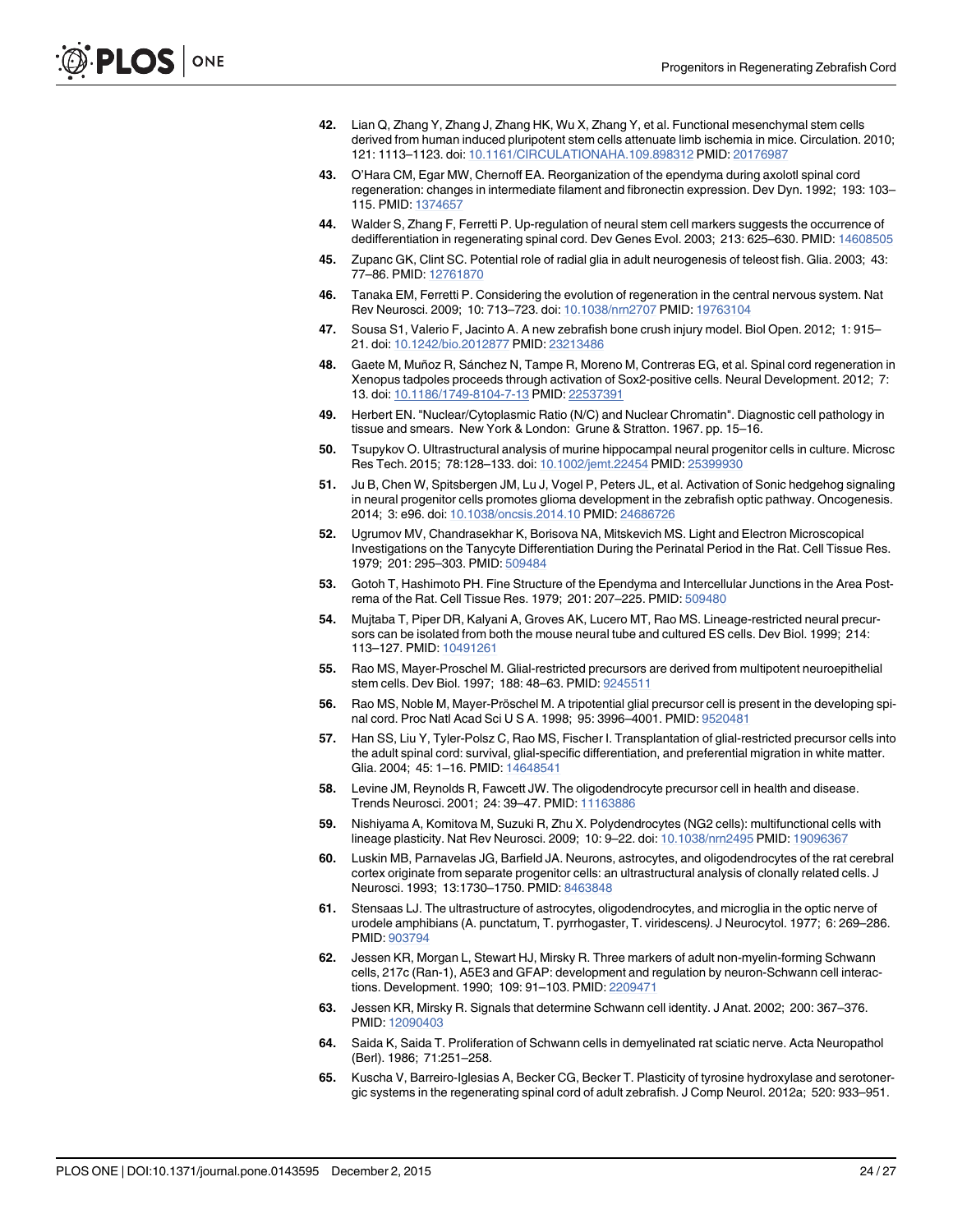- 66. Kuscha V, Frazer SL, Dias TB, Hibi M, Becker T, Becker CG. Lesion-induced generation of interneuron cell types in specific dorsoventral domains in the spinal cord of adult zebrafish. J Comp Neurol. 2012b; 520: 3604–3616.
- 67. Hinds JW, Ruffett TL. Cell proliferation in the neural tube: an electron microscopic and Golgi analysis in the mouse cerebral vesicle. Z Zellforsch Mikrosk Anat. 1971; 115: 226–264. PMID: 4102323
- 68. Becker CG, Becker T. Neuronal Regeneration from Ependymo-Radial Glial Cells: Cook, Little Pot, Cook! Dev Cell. 2015; 32: 516–527. doi: 10.1016/j.devcel.2015.01.001 PMID: 25710537
- 69. Lunde K, Belting HG, Driever W. Zebrafish pou5f1/pou2, homolog of mammalian Oct4, functions in the endoderm specification cascade. Curr Biol. 2004; 14: 48–55. PMID: 14711414
- 70. Echeverri K, Tanaka EM. Ectoderm to mesoderm lineage switching during axolotl tail regeneration. Science. 2002; 298: 1993–1996. PMID: 12471259
- 71. Akimenko MA, MarI-Beffa M, Becerra J, Géraudie J. Old questions, new tools, and some answers to the mystery of fin regeneration. Dev Dyn. 2003; 226: 190–201. PMID: 12557198
- 72. Odelberg SJ. Unraveling the molecular basis for regenerative cellular plasticity. PLoS Biol. 2004; 2: E232. PMID: 15314652
- 73. Ferretti P, Zhang F, O'Neill P. Changes in spinal cord regenerative ability through phylogenesis and development; lessons to be learnt. Dev Dyn. 2003; 226: 245–256. PMID: 12557203
- 74. Fei JF, Schuez M, Tazaki A, Taniguchi Y, Roensch K, Tanaka EM. CRISPR-mediated genomic deletion of Sox2 in the axolotl shows a requirement in spinal cord neural stem cell amplification during tail regeneration. Stem Cell Reports. 2014; 3: 444–59. doi: 10.1016/j.stemcr.2014.06.018 PMID: 25241743
- 75. Muñoz R, Edwards-Faret G, Moreno M, Zuñiga N, Cline H, Larraín J. Regeneration of Xenopus laevis spinal cord requires Sox2/3 expressing cells. Dev Biol. 2015; doi: 10.1016/j.ydbio.2015.03.009
- 76. Kamei Y, Inagaki N, Nishizawa M, Tsutsumi O, Taketani Y, Inagaki M. Visualization of mitotic radial glial lineage cells in the developing rat brain by Cdc2 kinase-phosphorylated vimentin. Glia. 1998; 23: 191–199. PMID: 9633804
- 77. Pellegrini E, Mouriec K, Anglade I, Menuet A, Le Page Y, Gueguen MM, et al. Identification of aromatase-positive radial glial cells as progenitor cells in the ventricular layer of the forebrain in zebrafish. J Comp Neurol. 2007; 501: 150-167. PMID: 17206614
- 78. Rakic P. Guidance of neurons migrating to the fetal monkey neocortex. Brain Res. 1971; 33: 471– 476. PMID: 5002632
- 79. Weissman T, Noctor SC, Clinton BK, Honig LS, Kriegstein AR. Neurogenic radial glial cells in reptile, rodent and human: from mitosis to migration. Cereb Cortex. 2003; 13: 550–559. PMID: 12764028
- 80. Kirkham M, Hammed LS, Berg DA, Wang H, Simon A. Progenitor cell dynamics in the newt telencephalon during homeostasis and neuronal regeneration. Stem cell reports. 2014; 2: 507-519. doi: 10. 1016/j.stemcr.2014.01.018 PMID: 24749074
- 81. Noctor SC, Flint AC, Weissman TA, Dammerman RS, Kriegstein AR. Neurons derived from radial glial cells establish radial units in neocortex. Nature. 2001; 409: 714–720. PMID: 11217860
- 82. Warf BC, Fok-Seang J, Miller RH. Evidence for the ventral origin of oligodendrocyte precursors in the rat spinal cord. J Neurosci. 1991; 11: 2477–2488. PMID: 1869925
- 83. Noll E, Miller RH. Oligodendrocyte precursors originate at the ventral ventricular zone dorsal to the ventral midline region in the embryonic rat spinal cord. Development. 1993; 118: 563–573. PMID: 8223279
- 84. Pringle NP, Richardson WD. A singularity of PDGF alpha-receptor expression in the dorsoventral axis of the neural tube may define the origin of the oligodendrocyte lineage. Development. 1993; 117: 525–533. PMID: 8330523
- 85. Fok-Seang J, Miller RH. Distribution and differentiation of A2B5<sup>+</sup> glial precursors in the developing rat spinal cord. J Neurosci Res. 1994; 37: 219–235. PMID: 8151730
- 86. Dietrich J, Noble M, Mayer-Proschel M. Characterization of A2B5<sup>+</sup> glial precursor cells from cryopreserved human fetal brain progenitor cells. Glia. 2002; 40: 65-77. PMID: 12237844
- 87. Roy NS, Wang S, Harrison-Restelli C, Benraiss A, Fraser RA, Gravel M, et al. Identification, isolation, and promoter-defined separation of mitotic oligodendrocyte progenitor cells from the adult human subcortical white matter. J Neurosci. 1999; 19: 9986–9995. PMID: 10559406
- 88. Ruffini F, Arbour N, Blain M, Olivier A, Antel JP. Distinctive properties of human adult brain-derived myelin progenitor cells. Am J Pathol. 2004; 165: 2167-2175. PMID: 15579458
- 89. Sîrbulescu RF, Ilieş I, Vitalo AG, Zhu J, Traniello IM, Zupanc GKH. Adult stem cells in the knifefish cerebellum. Dev Neurobiol. 2014; 75: 39–65. doi: 10.1002/dneu.22210 PMID: 25044932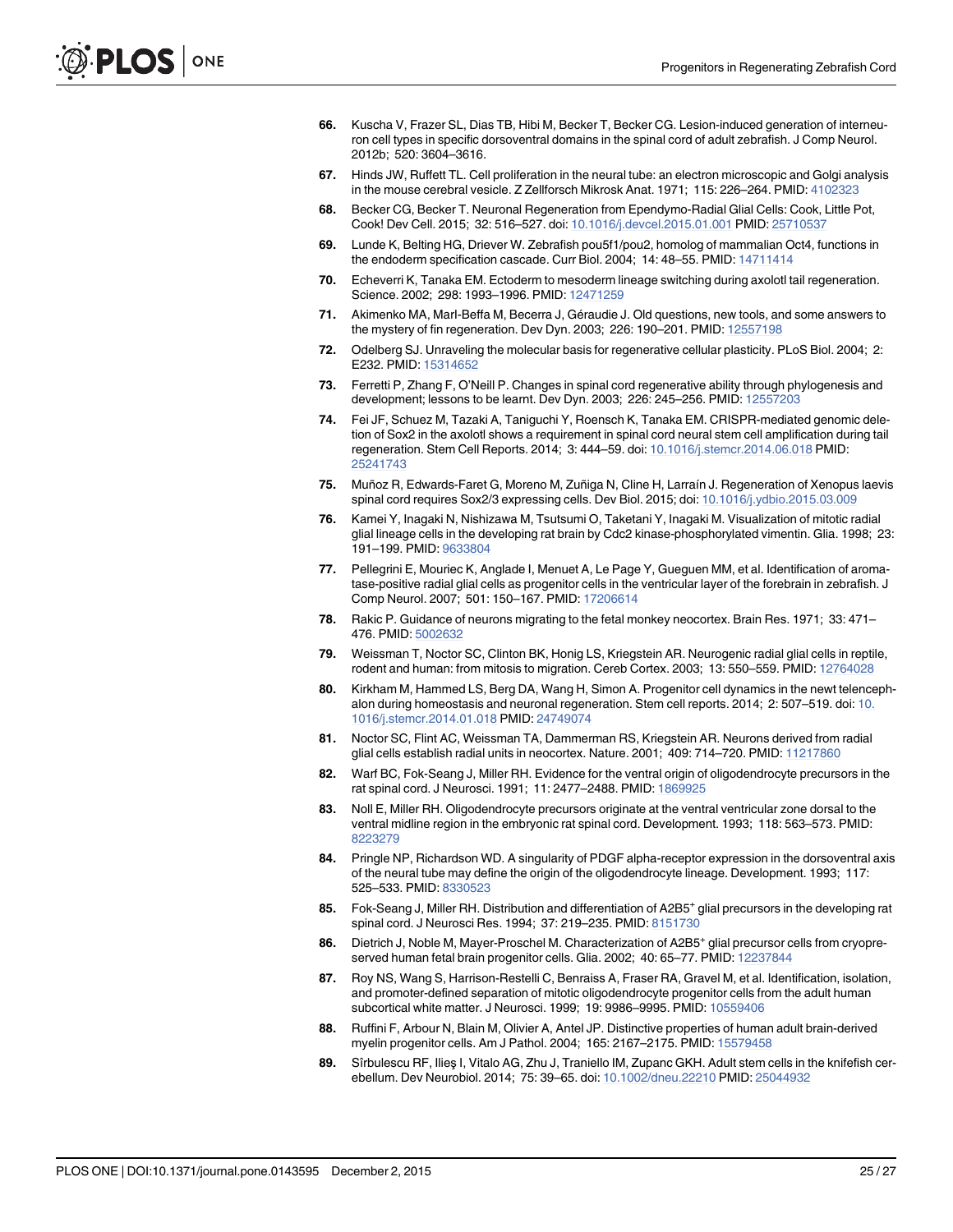- 90. Baracskay KL, Kidd GJ, Miller RH, Trapp BD. NG2-positive cells generate A2B5-positive oligodendrocyte precursor cells. Glia. 2007; 55: 1001–1010. PMID: 17503442
- 91. Girolamo F, Strippoli M, Errede M, Benagiano V, Roncali L, Ambrosi G, et al. Characterization of oligodendrocyte lineage precursor cells in the mouse cerebral cortex: a confocal microscopy approach to demyelinating diseases. Ital J Anat Embryol. 2010; 115: 95–102. PMID: 21072997
- 92. Jones LL, Yamaguchi Y, Stallcup WB, Tuszynski MH. NG2 is a major chondroitin sulfate proteoglycan produced after spinal cord injury and is expressed by macrophages and oligodendrocyte progenitors. J Neurosci. 2002; 22: 2792–2803. PMID: 11923444
- 93. Seri B, García-Verdugo JM, McEwen BS, Alvarez-Buylla A. Astrocytes give rise to new neurons in the adult mammalian hippocampus. J Neurosci Methods. 2001; 21: 7153–7160.
- 94. Bonaguidi MA, Wheeler MA, Shapiro JS, Stadel RP, Sun GJ, Ming GL, et al. In vivo clonal analysis reveals self-renewing and multipotent adult neural stem cell characteristics. Cell. 2011; 145: 1142– 1155. doi: 10.1016/j.cell.2011.05.024 PMID: 21664664
- 95. Campbell K, Gotz M. Radial glia: multi-purpose cells for vertebrate brain development. Trends Neurosci. 2002; 25: 235-238. PMID: 11972958
- 96. Margotta V, Fonti R, Palladini G, Filoni S, Lauro GM. Transient expression of glial-fibrillary acidic protein (GFAP) in the ependyma of the regenerating spinal cord in adult newts. J Hirnforsch. 1991; 32: 485–490. PMID: 1802931
- 97. Kroehne V, Freudenreich D, Hans S, Kaslin J, Brand M. Regeneration of the adult zebrafish brain from neurogenic radial glia-type progenitors. Development. 2011; 138: 4831-4841. doi: 10.1242/dev. 072587 PMID: 22007133
- 98. Malatesta P, Hartfuss E, Götz M. Isolation of radial glial cells by fluorescent-activated cell sorting reveals a neuronal lineage. Development. 2000; 127: 5253–5263. PMID: 11076748
- 99. Hartfuss E, Galli R, Heins N, Götz M. Characterization of CNS precursor subtypes and radial glia. Dev Biol. 2001; 229: 15–30. PMID: 11133151
- 100. Fishell G, Kriegstein AR. Neurons from radial glia: the consequences of asymmetric inheritance. Curr Opin Neurobiol. 2003; 13: 34–41. PMID: 12593980
- 101. Rothenaigner I, Krecsmarik M, Hayes JA, Bahn B, Lepier A, Fortin G, et al. Clonal analysis by disctinct viral vectors indentifies bona fide neural stem cells in the adult zebrafish telencephalon and characterizes their division properties and fate. Development. 2011; 138: 1459-1469. doi: 10.1242/dev. 058156 PMID: 21367818
- 102. Reimer MM, Kuscha V, Wyatt C, Sorensen I, Frank RE, Knuwer M, et al. Sonic hedgehog is a polarised signal for motor neuron regeneration in adult zebrafish J. Neurosci. 2009; 29: 15073–15082.
- 103. Simon HG, Nelson C, Goff D, Laufer E, Morgan BA, Tabin C. Differential expression of myogenic regulatory genes and Msx-1 during dedifferentiation and redifferentiation of regenerating amphibian limbs. Dev Dyn. 1995; 202: 1–12. PMID: 7703517
- 104. Stoick-Cooper CL, Moon RT, Weidinger G. Advances in signaling in vertebrate regeneration as a prelude to regenerative medicine. Genes Dev. 2007; 21: 1292–2315. PMID: 17545465
- 105. Jopling C, Boue S, Belmonte J. Dedifferentiation, transdifferentiation and reprogramming: three routes to regeneration. Nature reviews Molecular cell biology. 2011; 12: 79–89. doi: 10.1038/ nrm3043 PMID: 21252997
- 106. Jopling C, Sleep E, Raya M, Martí M, Raya A, Izpisúa Belmonte JC. Zebrafish heart regeneration occurs by cardiomyocyte dedifferentiation and proliferation. Nature. 2010; 464: 606–609. doi: 10. 1038/nature08899 PMID: 20336145
- 107. Wan J, Ramachandran R, Goldman D. HB-EGF is necessary and sufficient for Müller glia dedifferentiation and retina regeneration. Dev Cell. 2012; 22: 334–347. doi: 10.1016/j.devcel.2011.11.020 PMID: 22340497
- 108. Knapp D, Tanaka EM. Regeneration and reprogramming. Curr Opin Genet Dev. 2012; 22: 485–493. doi: 10.1016/j.gde.2012.09.006 PMID: 23084810
- 109. Odelberg SJ, Kollhoff A, Keating MT. Dedifferentiation of mammalian myotubes induced by msx1. Cell. 2000; 103: 1099–1109. PMID: 11163185
- 110. Akimenko MA, Johnson SL, Westerfield M, Ekker M. Differential induction of four msx homeobox genes during fin development and regeneration in zebrafish. Development. 1995; 121: 347–357. PMID: 7768177
- 111. Nechiporuk A, Keating MT. A proliferation gradient between proximal and msxb-expressing distal blastema directs zebrafish fin regeneration. Development. 2002; 129: 2607–2617. PMID: 12015289